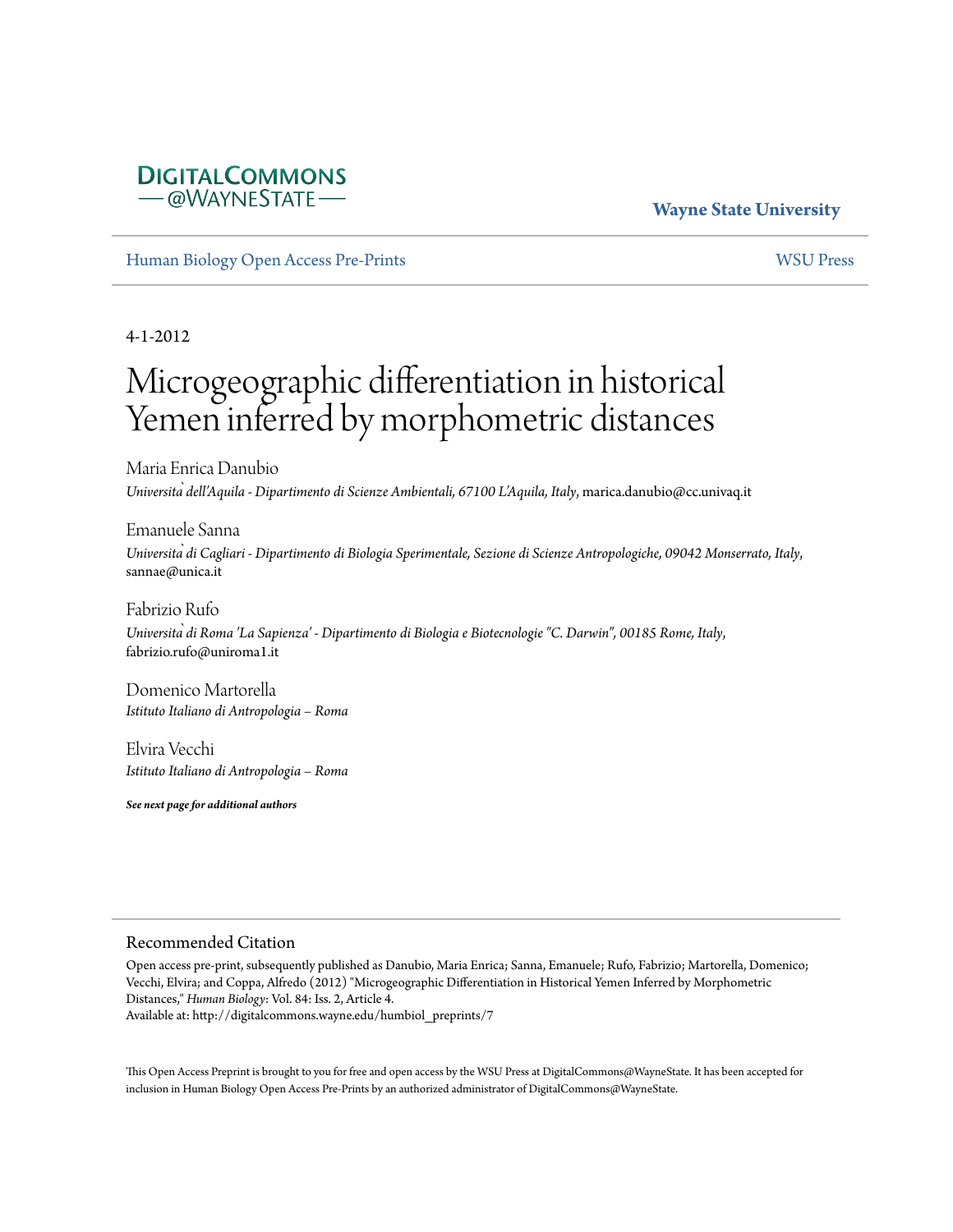#### **Authors**

Maria Enrica Danubio, Emanuele Sanna, Fabrizio Rufo, Domenico Martorella, Elvira Vecchi, and Alfredo Coppa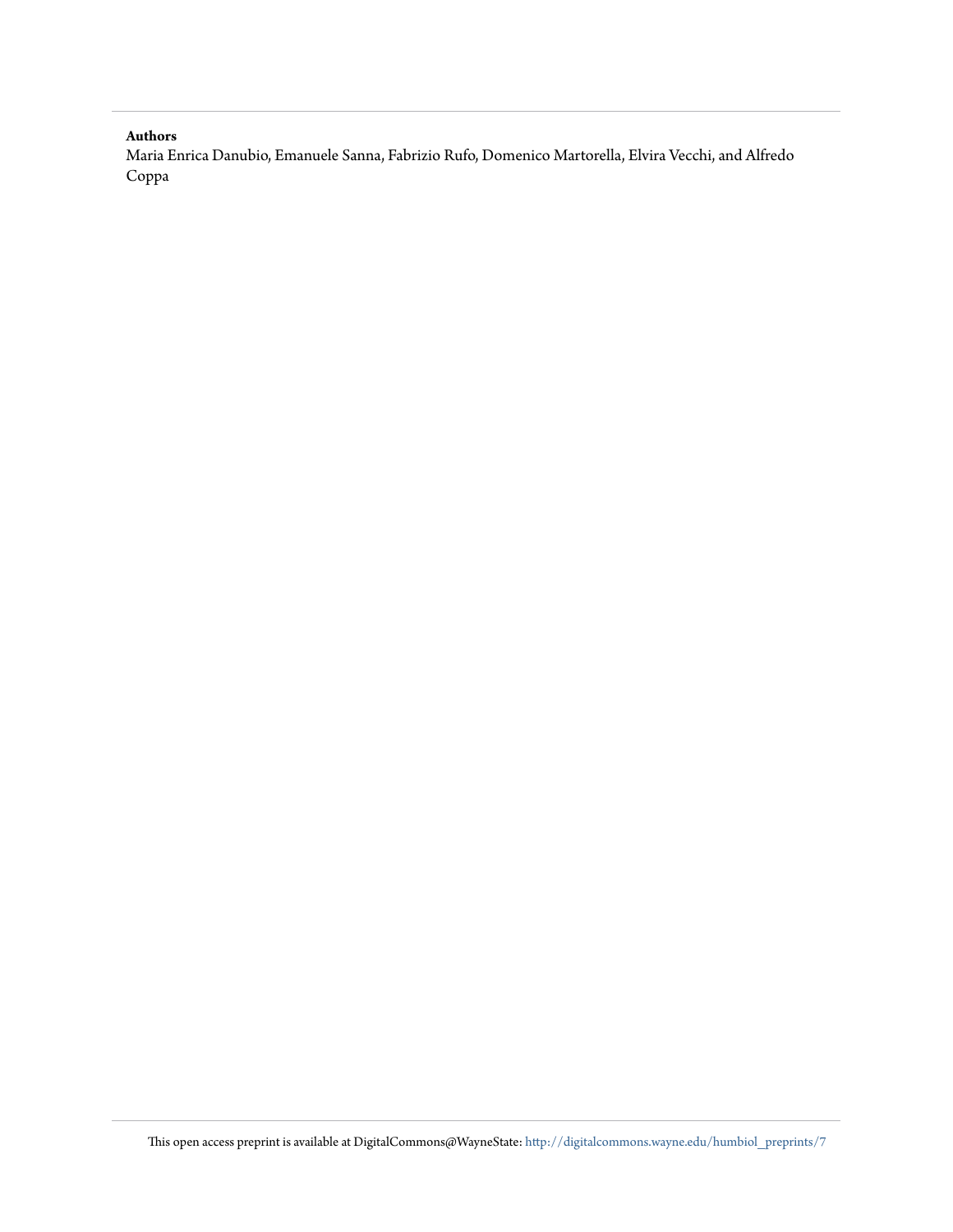**TITLE**: Microgeographic differentiation in historical Yemen inferred by morphometric distances.

AUTHORS: Maria Enrica DANUBIO<sup>1</sup>, Emanuele SANNA<sup>2</sup>, Fabrizio RUFO<sup>3</sup>, Domenico MARTORELLA<sup>4</sup>, Elvira VECCHI<sup>4</sup>, Alfredo COPPA<sup>5</sup>

1 Università dell'Aquila - Dipartimento di Scienze Ambientali, 67100 L'Aquila, Italy

2 Università di Cagliari - Dipartimento di Biologia Sperimentale, Sezione di Scienze Antropologiche, 09042 Monserrato, Italy

3 Università di Roma 'La Sapienza' - Dipartimento di Biologia e Biotecnologie "C. Darwin", 00185 Rome, Italy

- 4 Istituto Italiano di Antropologia Roma
- 5 Università di Roma 'La Sapienza' Dipartimento di Biologia Ambientale, 00185 Rome, Italy

**Key words**: Microgeographic differentiation, morphometric distances, historical Yemen.

**Running title**: Microgeographic differentiation in historical Yemen

**Corresponding author:**

Prof. Maria Enrica Danubio [marica.danubio@cc.univaq.it](mailto:Marica.danubio@cc.univaq.it)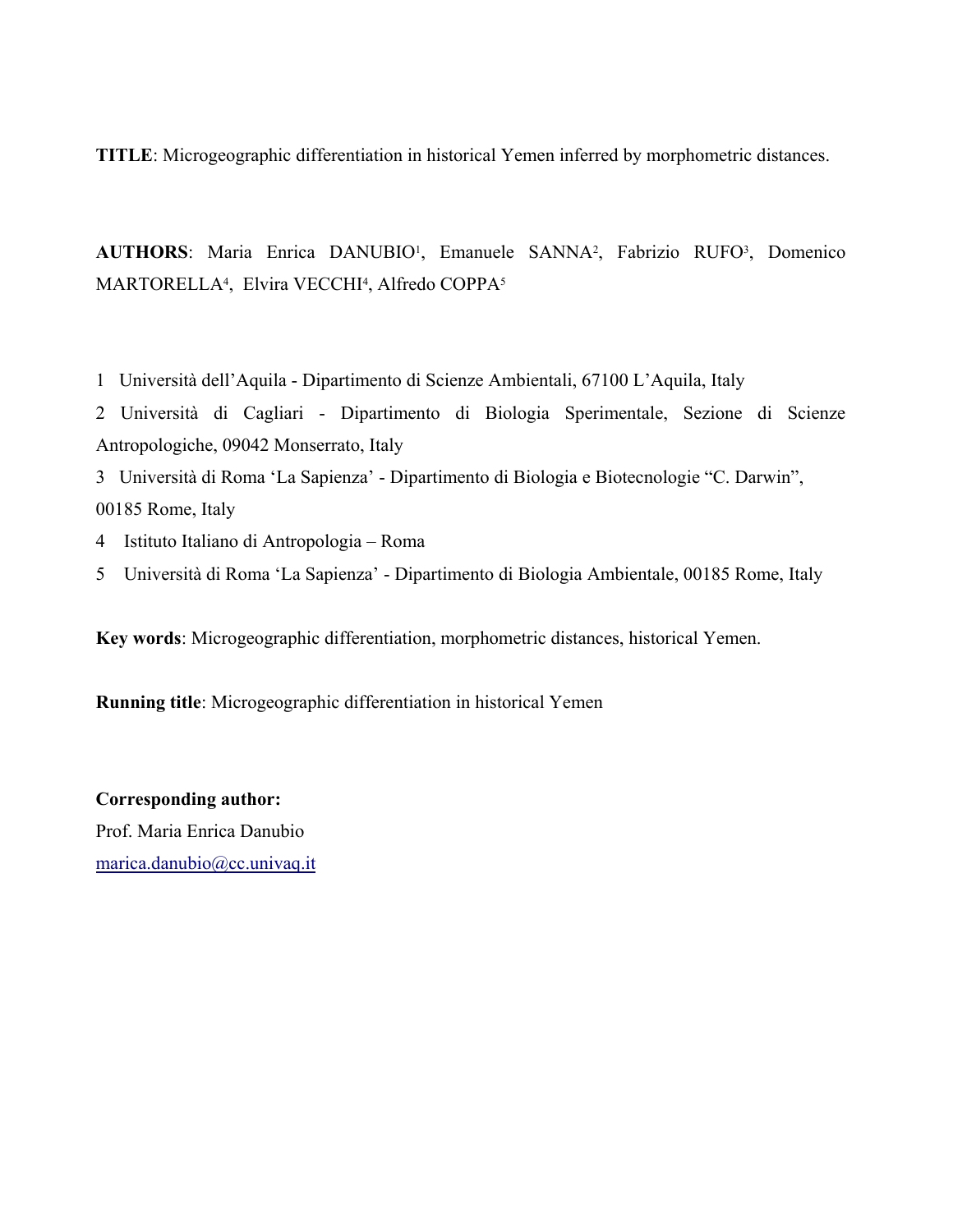## **ABSTRACT**

This study analysed the variations in space of 8 body dimensions and 11 measures of the head of 1,244 adult Yemenite males, collected in 1933/34 by Coon in Yemen and in Hadhramawt. The aim was to evaluate the presence of geographic microdifferentiation of the populations settled in the different regions of Yemen at the time. Coon sub-divided the sample into 6 geographical areas according to birthplace and ethnicity of the individuals: Tihamah, the Western Mountains, the Central Plateau, the South Coast, the Eastern Mountains and Hadhramawt. The results of ANCOVA (age as covariate) show that the observed differences of all variables among the six groups were highly statistically significant. Tukey's post-hoc test reveals higher statistically significant differences among four main groups: 1) Tihamah; 2) the Western Mountains and Central Plateau; 3) the Eastern Mountains; 4) the Southern Coast and Hadhramawt. Multiple discriminant analysis carried out using only the data of the 11 measures of the head, the more 'genetically' determined variables, confirmed these differences. Indeed, the first canonical variate well separates the groups with the Tihamah, Southern Coast and Hadhramawt on the one side and the Eastern Mountains, Western Mountains and Central Plateau on the other. The second canonical variate separates the Tihamah, Western Mountains and Central Plateau from the Eastern Mountains, Southern Coast and Hadhramawt. In conclusion, the Yemenite population seems to be composed of three morphologically distinct groups and an Eastern Mountains group which is positioned between the group formed by the Southern Coast and Hadhramawt and the Western Mountains and Central Plateau group. The Tihamah is the most distant from all the other groups. These differences are probably due to the presence/absense of geographical and cultural barriers that have favoured/blocked the gene flow over the years. Indeed, the entire coastal belt, through the centuries, has constituted one of the principal commercial routes between the East, Africa and the eastern Mediterranean, while the high inland mountains have isolated the remaining communities. This data is also confirmed by genetic studies. Finally, the average height (162.6 cm) of the global Yemenite population, compared to data from the other 6 middle-eastern Arab countries and Egypt, was found to be 3-6 cm less. This characteristic will be further studied analysing variations in average height according to the different age classes in order to evaluate any possible secular changes.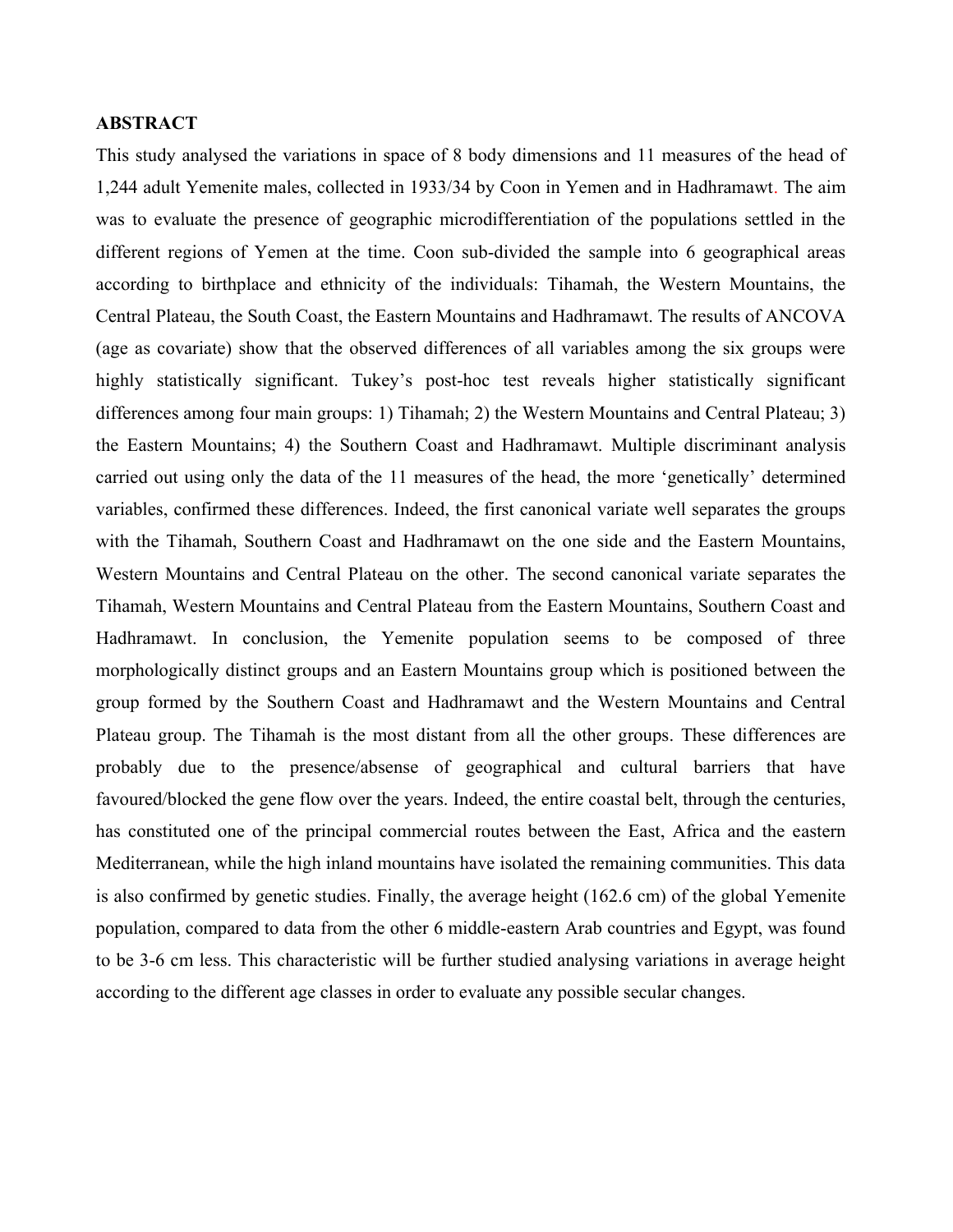#### **Introduction**

Geographically, Yemen links Arabia to the Horn of Africa. It is separated by the Rub'al-Khali desert from the former, and by the Red Sea acrosss the Bâb al-Mandib straits from the latter. The Country was characterized by a high level of internal geographic isolation, caused by a combination of impervious mountains and deserts. However, for many years in the coastal areas, there was also a considerable flow of people involved in commercial activities along caravan routes. There are historical documents which mention the existence of commercial traffic since ancient times towards various areas of Asia, of the Mediterranean Basin and India. This might have caused gene flow from these areas for a long period of time. There are also documents which testify various invasions in different periods of populations from the northern areas and the Ethiopian-Abyssinian areas (Giuffrida-Ruggeri, 1913, 1915, 1920; Seligman, 1917; Keith e Krogman, 1932; Van Beek, 1970; Richard, 1984). These factors mean that the study of the biologoical history of these populations are of particular interest.

However, there are few anthropological studies carried out in Yemen in the last two centuries, because of its cultural and geographical isolation. Most of this research was performed on the anthropometry of the living populations, and very often on a very limited number of subjects. It is worth noting the following studies: Hildebrandt (1879), Mochi (1907), Duckworth (1912), Leys and Joyce (1913), Cipriani (1930-31; 1938), Thomas (1929; 1931; 1932), Keith and Krogman (1932). These researchers aimed to define the so-called "classic Arab type" classifying them according to the system of "races" elaborated by various authors. Furthermore, there was particular interest in the existence of external elements due to mixing with other "racial" groups.

The objective of the present research was to evaluate the presence of biological microdifferentiation of the groups that settled in the various areas of Yemen in the early 1930s. This was done through the analyses of the anthropological records collected between 1933 and 1934 by Carlton S. Coon, currently kept at the National Anthropological Archives of the Smithsonian Institution of Washington D.C. (Coon, 1933-1934). Even though it is not recent data, it however remains the only anthropological investigation carried out in Yemen and the biggest research project ever carried out on Arab populations.

The reconstruction of the biological microdifferentiation of the population is of particular anthropological importance because it is the final product of the historical peopling of this area. Furthermore, it will represent the basis for further studies on the biological evolution of these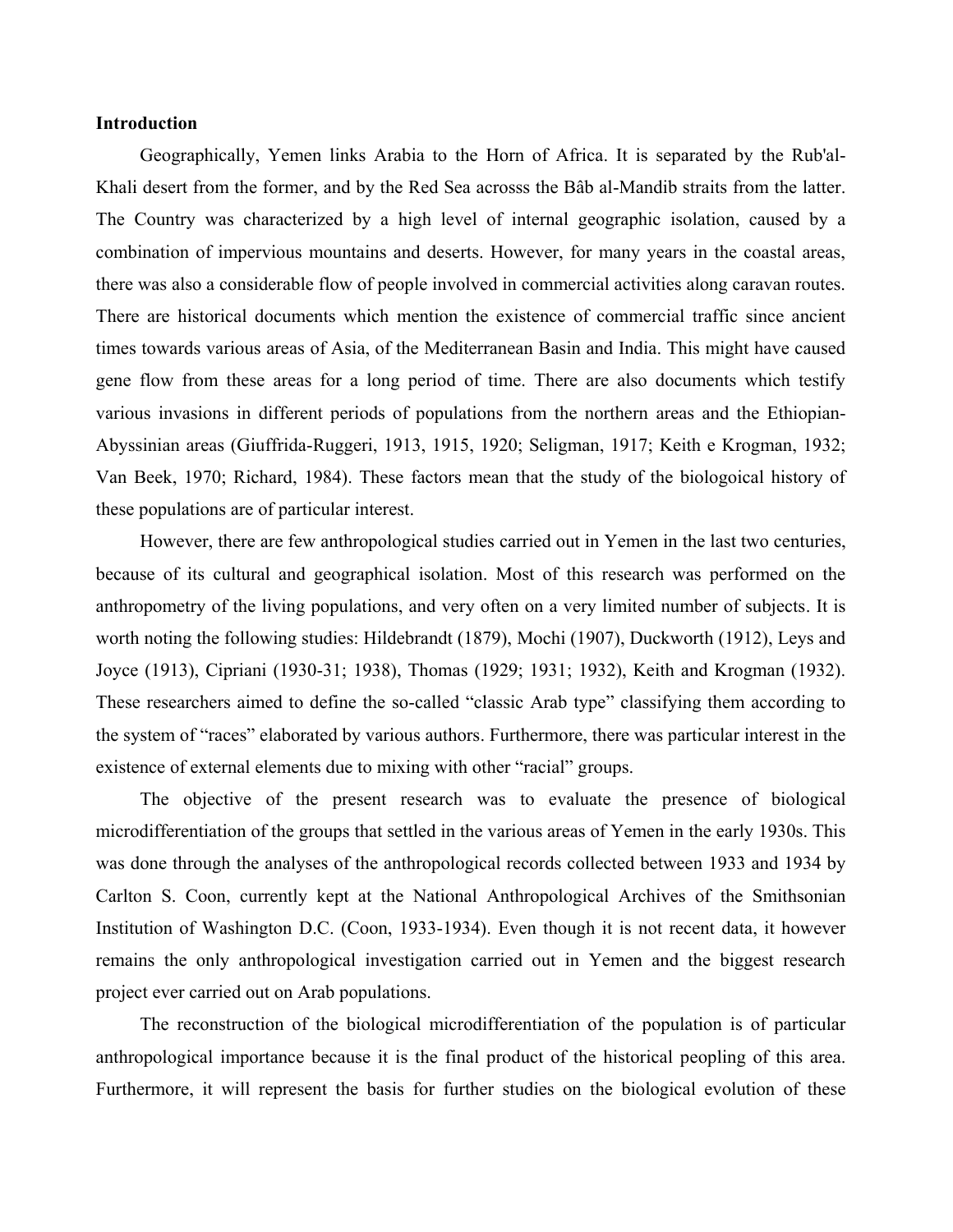populations.

#### **Materials and methods**

#### *The dataset*

The dataset includes 1,452 anthropological forms collected in 1933/34 by Coon in Yemen and in Hadhramawt (Coon, 1933-1934). The original forms are preserved at the National Anthropological Archives of the Smithsonian Institution, Washington D.C., where they were copied by one of the Authors (A.C.). Concerning the reliability of the data, Coon (1981) states that the survey was prepared very accurately, and the forms actually reflect it. This material has been studied only partially. Coon (1939) published some few descriptive statistics of several measures and indeces, and some percentages of the morphological characteristics of 400 individuals of the "Central Plateau" and Oschinskyn (1954) studied a number of "Coastal Yemen" individuals.

The forms are organized in three sections. The first section includes name, sex, birthplace, 'Tribe or District', occupation, professed religion, and principal spoken language. The second reports age, blood group, 11 somatic and 13 cephalic measurements, and several anthropometric indeces. The third section of the form contains the qualitative classification of 29 morphological traits, e.g. skin and eye colour, form of the head and face.

According to the declared occupations, the sample is composed by cameleers /coolies of salt (28.5%), soldiers (27.9%), farmers and shepherds (21.2%), sailors (18.3%), and employees and shop keepers (4.1%).

The database comprises 1344 male subjects of certain Yemenite origin, 95 of which wee less than 20 years of age and therefore excluded from later analyses. There were also 73 individuals born in Kuwait and 35 natives from other countries and/or of mixed ancestry. Both these groups were excluded from the analyses.

Coon divided Yemen into 6 geografichal areas, according to birthplace and tribe (Figure 1):

1) the Tihamah, or "Coastal Yemen", the western coastal region. There are 284 files for this area;

2) the "Western Mountains", for which there are 114 individuals;

3) the "Central Plateau", which constitutes the largest group with 333 individuals;

4) the "Eastern Mountains", which once were the southern border of Northern Yemen for which there are 318 indivuals;

5) the "Coastal zone", of Aden, which corresponds with the most western part of the southern coast,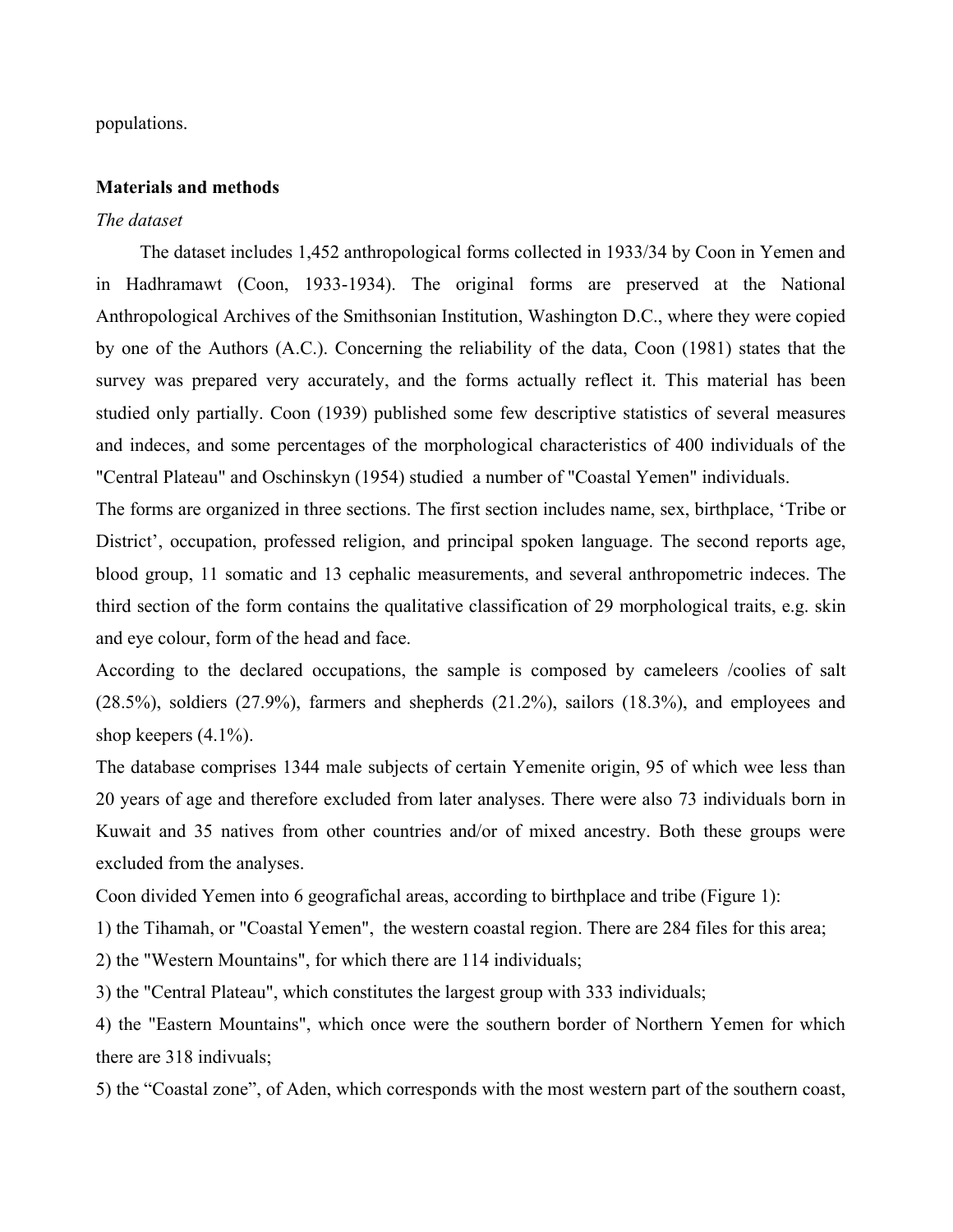with 46 individuals;

6) Hadhramawt, the eastern part of southern Yemen with 249 individuals.

Finally, 40 files have been included in the database which were compiled by Cipriani in 1927 in Yemen, (Moggi-Cecchi, private collection; Cipriani, 1930-1931; 1938). Of these, only 31 regard adult subjects and the data was analysed separately in order to carry out coeval comparisons.

The metric data considered in this study total 19: 8 somatic and 11 of the head (the list is reported in Table 1). The number for each group in Table 1 is due to the fact we considered only individuals who were at least 20 years of age for whom all the 19 measurements were available.

#### *Statistical analyses*

The descriptive statistics of all somatic traits were calculated in the global sample and for each geographical area. ANCOVA (age as covariate) was used to evaluate significant differences for the anthropometric variables among the six groups and Tukey's HSD for unequal sizes was used for post-hoc analysis.

Multiple discriminant analysis was adopted to represent the biological relationships among the six Yemenite groups. This method allows the multiple measurements to be reduced to one or more canonical variate, i.e. weighted combinations having maximum potential for distinguishing between members of the different groups. The first canonical variate is the single weighted composite which of all the possible weighted composites provides maximum average separation between the groups regarding within-group variability. The second canonical variate is the weighted composite which, of all the possible weighted composites which are uncorrelated with the first, provides maximum average separation between the groups. Forward stepwise multiple discriminant analysis was performed utilizing the data of 11 craniofacial morphometric variables, in accordance with increasing evidence that head size and shape are more genetically determined than other body dimensions which, by contrast, are more '*environmentally sensitive*' (Carels et al., 2001; Kamakar et al, 2007; Jelenkovic et al., 2008; Sherwood et al., 2008; Martinez-Abadias et al., 2009). For variable selection, we chose  $p \le 0.01$  for F-to-enter and  $p \le 0.05$  for F-to-remove.

All statistical analyses were carried out with SPSS, version 16.0.

#### **Results**

The descriptive statistics of the considered variables in the total sample and in the six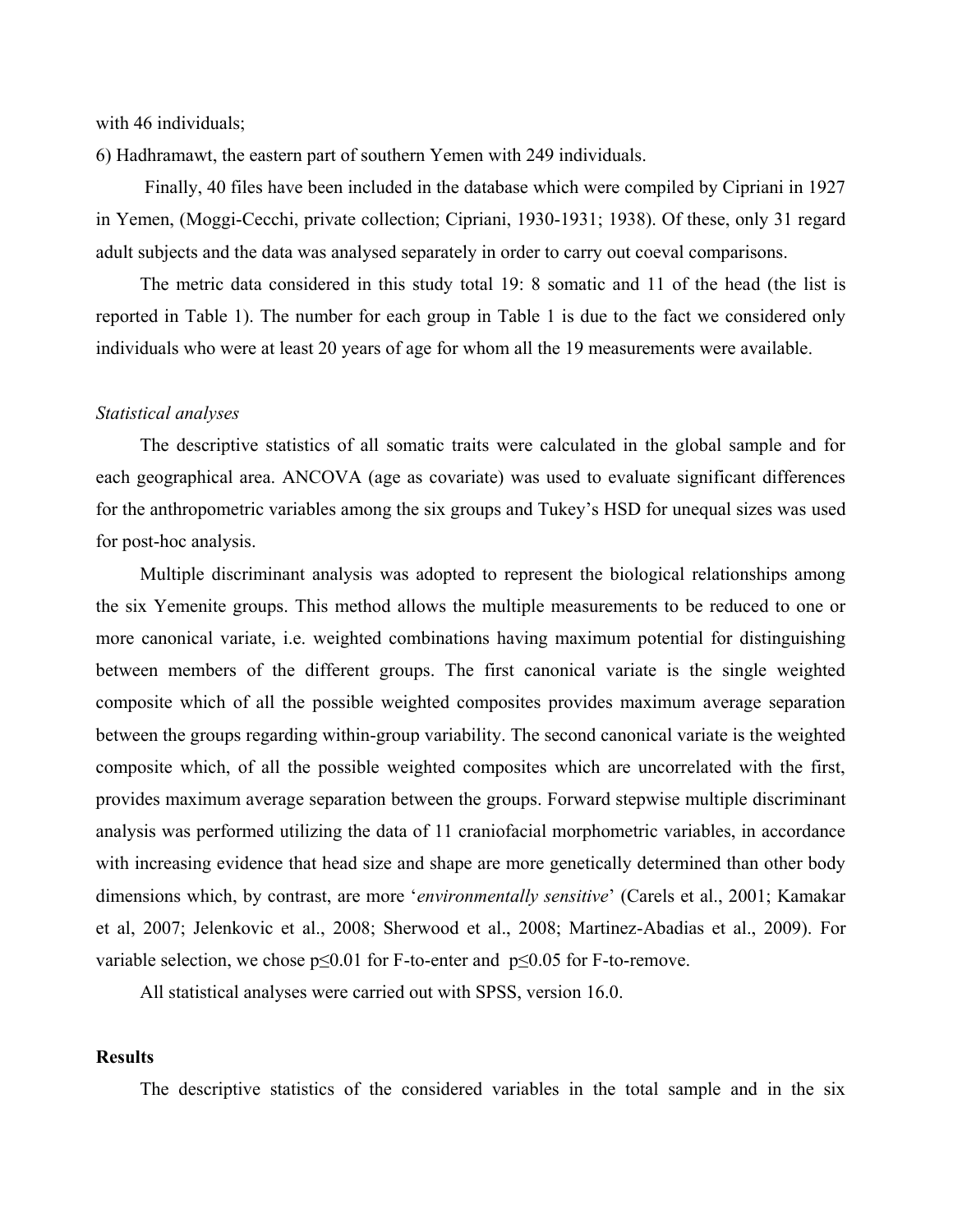geographical areas are listed in Table 1.

The observed differences in the mean values of all variables among the six groups are all highly statistically significant. Tukey's post-hoc test reveals higher statistically significant differences among four main groups: Tihamah, the Western Mountains and Central Plateau, the Southern Coast and Hadhramawt, the Eastern Mountains (Table 2). Tihamah is characterized by low values of stature and head length, while the values of the upper limbs and the width of the head are relatively higher. The Southern Coast group, on the other hand, has few significant differences from the other groups and, in particular, no differences at all from the Eastern Mountain and Hadhramawt groups. Similarly, the Western Mountain and Central Plateau groups show no differences. In general, the principal characteristics of the Central Plateau regard the relatively high stature and, similarly to the Western Mountain group, the width and depth of the thorax and the circumference of the head. However, the Central Plateau differs from the Western Mountain group (although not significantly) because of more elevated mean values of height, armspan and sitting height. The Eastern Mountains group shows significant differences from the other groups, except from the Southern Coast group, being most different from the Central Plateau. The group has the lowest values of armspan and arm length. Finally, the Hadhramwat group is statistically different from the Tihamah, and the Central Plateau and Eastern Mountains, while there are less differences when considering the Western Mountains and no difference from the Southern Coast.

The results evidence a net separation of the Tihamah, on one side, and the Western Mountains and Central Plateau, on the other. Furthermore, the Hadhramwat and the Southern Coast are different from the former two groups with the Eastern Mountains basically positioned between the Western Mountains and Central Plateau on the one side, and the Hadhramwat and the Southern Coast on the other.

These results were analysed by multiple discriminant analysis using the data of the more genetically determined variables. The obtained eigenvalues and values of Wilks' lambda indicate heterogeneity among the geographic areas. Table 3 reports the forward stepwise selection of the craniofacial morphometric measures. The number of variables selected in a stepwise discriminant analysis depends on the F-values fixed as the condition to enter or to remove the variables in the equation (Afifi & Clark, 1984; Sanna et al., 2007). In this study with p≤0.01 for F-to-enter and p≤0.05 for F-to-remove, 7 measures of the 11 craniofacial considered are in the equation: head circumference, length, width and height, nose height and width, and bizygomatic widths. Table 4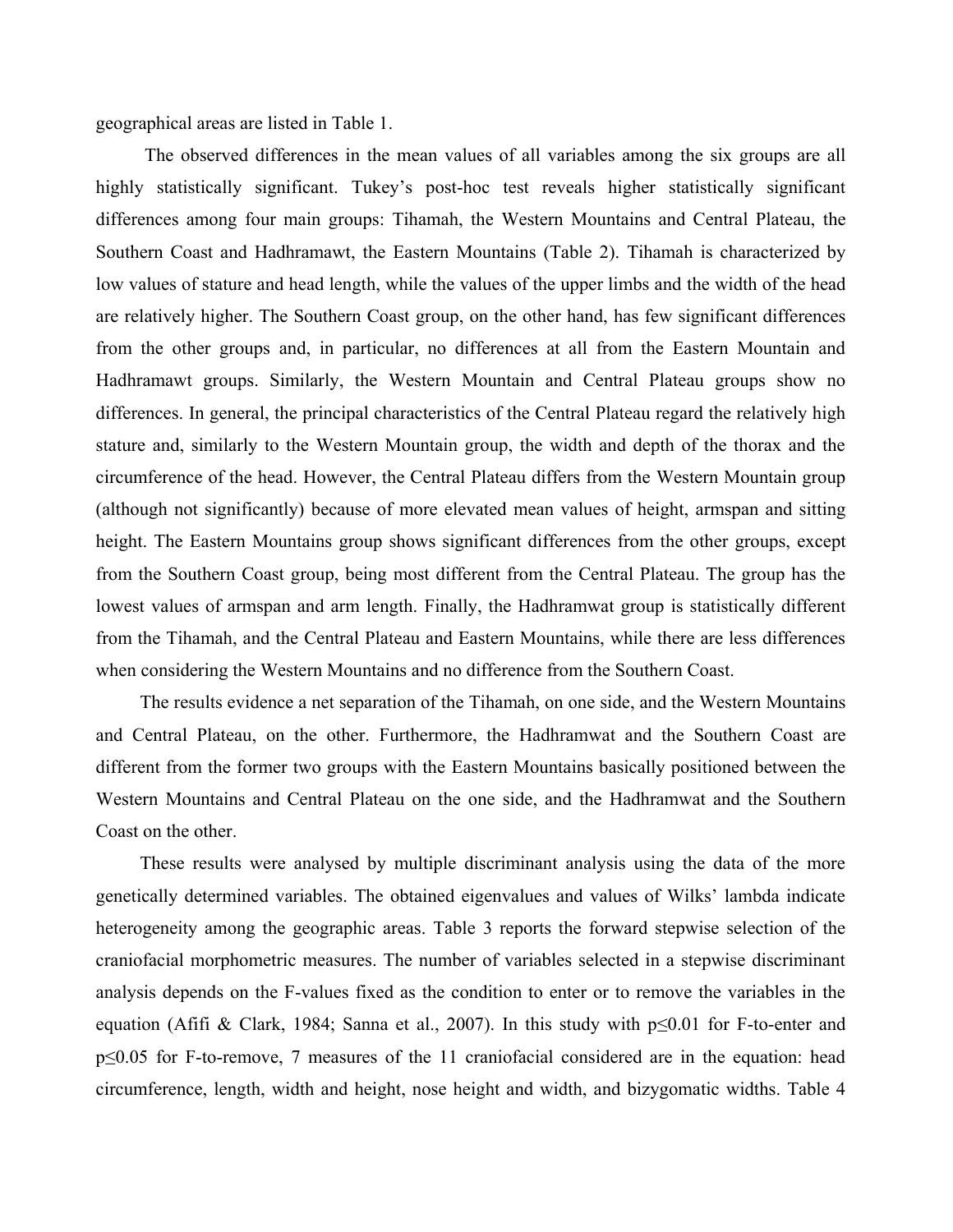shows the eigenvalues and summary statistics of the forward stepwise discriminant analysis. Wilks' lambda  $(0.5016)$  indicates high intergroup heterogeneity: approx. F = 26.403 (df=35; 5184; p<0.0001), requiring four of the canonical variates to account for significant intergroup variation. The first function explains 76.17%, the second function 16.03%, the third function 5.82%, and the fourth function only 1.66% of the total dispersion. Table 5 reports the standardized discriminant coefficients. The examination of the values suggests that head length and nose width have the maximum influence on the first discriminant function, head length and head circumference have it on the second, and head circumference and length have maximum influence on the third discriminant function.

The centroid of the Yemen groups derived from the forward stepwise discriminant analysis of the 11 craniofacial measures are shown in Figure 2. The first canonical variate well separates the groups with the Tihamah, Southern Coast and Hadhramawt on the one side, and the Eastern Mountains, Western Mountains and Central Plateau on the other. The second canonical variate separates the Tihamah, Western Mountains and Central Plateau from the Eastern Mountains, Southern Coast and Hadhramawt.

Thus, the multivariate analysis carried out using only the data of the more genetically determined variables confirm the general picture outlined in Tukey's post-hoc test (Table 2). In particular, from a morphometrical point of view, the Yemenite population seems to be composed of 3 morphologically distinct groups: the Tihamah, being the most different from all the other groups, the Eastern Mountain group which is positioned between the Southern Coast and Hadhramawt group on the one side, and the Western Mountains and Central Plateau, on the other.

## **Discussion**

The average height (162.6 cm) of the Yemenite sample is congruent with the value of 162.0 cm obtained from the study of Cipriani's forms (Moggi-Cecchi, private collection) and the 163.7 cm obtained from 73 individuals from Kuwait (unpublished data), this latter value not being statistically significant. However, on average, they were found to be 3-6 cm lower than the mean values reported by Stegl and Baten (2009) for 6 coeval groups from the Middle-Eastern Arabic countries and Egypt. Furthermore, comparisons with the average values of many common variables with the coeval Arab populations of Libia (Danubio et al., 2011) highlight, in general, that the vertical dimensions of the North-African sample are higher than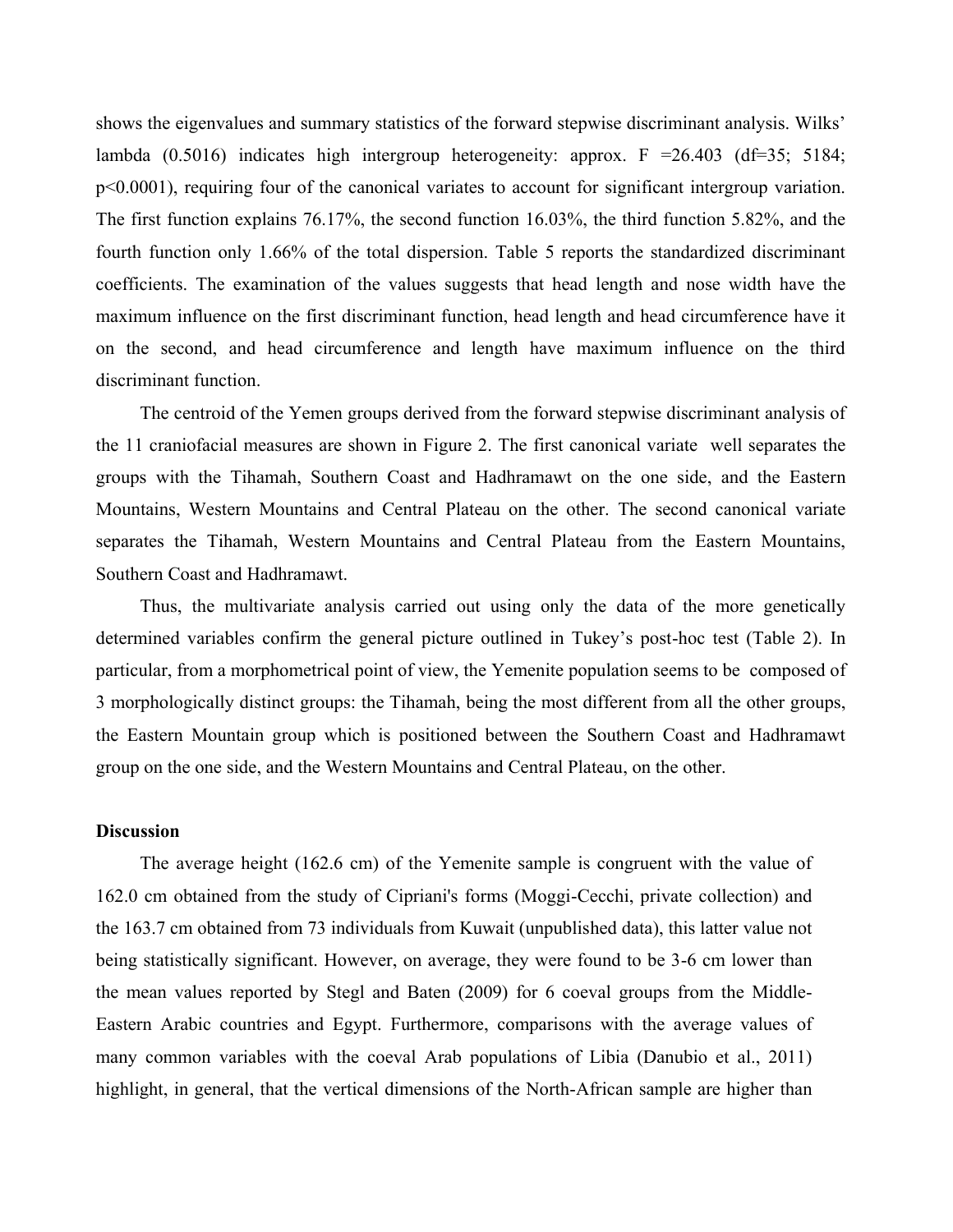the Yemenite population. Height, in particular, has average values which are approximately 5 cm higher.

It will be interesting to further deepen the study regarding this aspect by considering a cohort analysis to check for variations of average height over time. Indeed, the topic of secular changes is of special interest when considering biological distances in historical populations, as it may reflect possible different speeds of economic development. To this purpose, however, not only stature, but many other anthropometric parameters and some anthropometric indices, because of their 'eco sensitiveness', should be considered in relation to the available socioeconomic indicators (e.g. occupation).

Concerning the primary objective of this study, namely the morphometrical differences of the groups settled in the six geographical areas of Yemen, there are many aspects to be taken into consideration when interpreting the obtained results. Of interest are the biological distinctions between the "mountain" groups and the "plain/desert" groups. Furthermore, within this latter cluster, there are differences between the Tihamah and the groups of the Southern Coast, Hadhramawt and Easter Mountains.

The first aspect to consider is the role played by geographical factors. Yemen is one of the most elevated areas of the Arabian peninsula and it is characterized by a very distinct and varied geology. Considering the geographical criteria, the results are particularly coherent from an isolation/non-isolation point of view. The anthropological characteristics of the Western Mountain and Central Plateau groups are peculiar and similar because they form a group which is geographically isolated from the rest of the country. The Western Mountains, whose average altitude exceed 2000 m a.s.l., form a continuous mountain barrier which runs parallel to the Tihamah. Their western slopes drop sharply isolating the Tihamah, whose altitude is approximately sea level. On the other hand, their eastern slopes drop to 2000 m a.s.l. and, like the Central Plateau, they are particularly fertile territories which are principally populated by intensive agriculturists. The Eastern Mountain group is anthropologically and geographically isolated from the Western Mountains and the Central Plateau due to the presence of peaks which slope down gradually southwards to an altitude of 1000 m a.s.l. Here the rocky terrain transforms into a sandy desert area which borders with the Hadhramawt and the south coast. This territory is not particularly fertile and is inhabited by people involved in subsistence agriculture. From an anthropological point of view, these populations do not differ from the Hadhramawt. The south Coast and the Hadhramawt are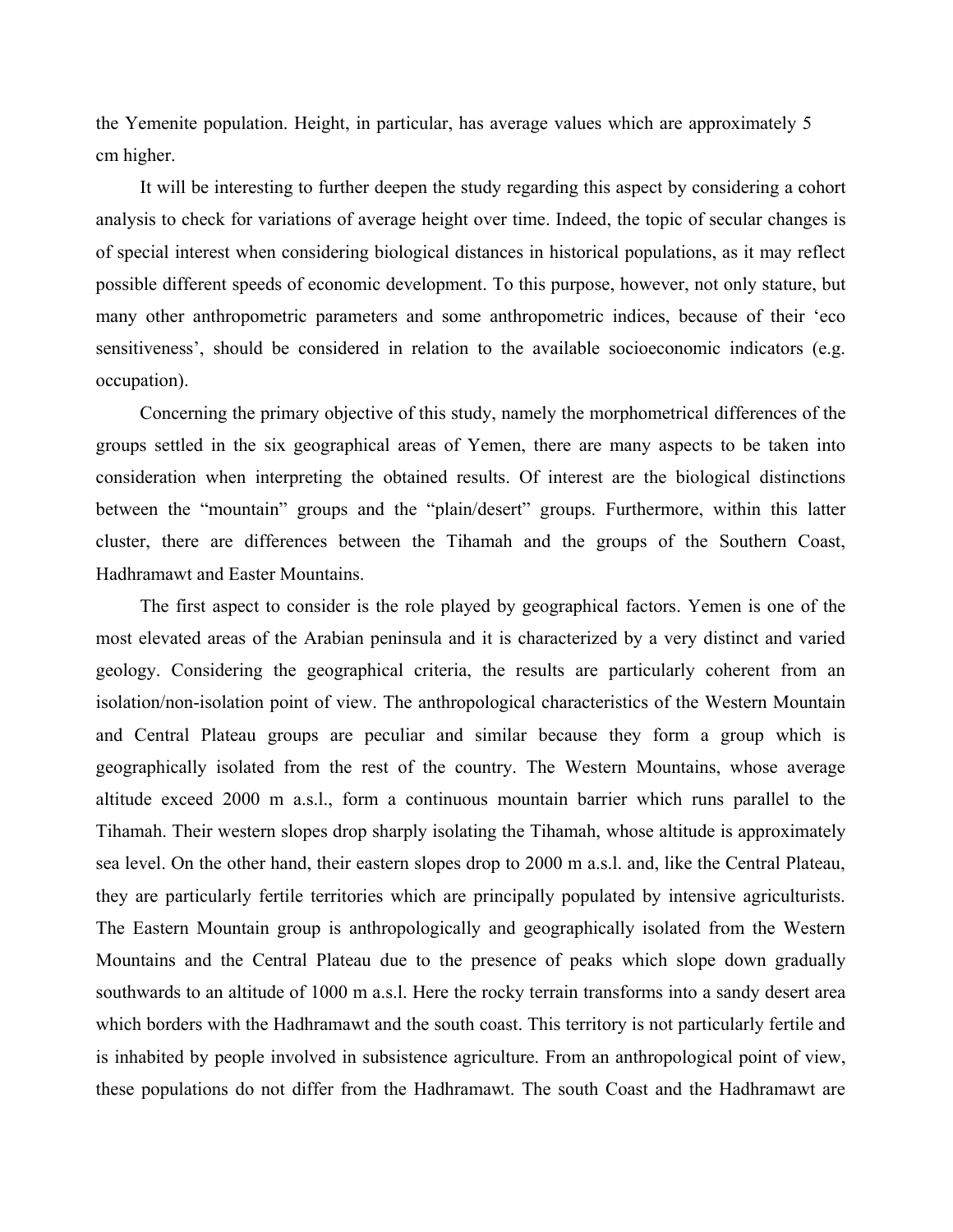relatively different from an anthropological point of view despite their geographical proximity and the fact these areas are populated by people involved in the same type of commercial activities and stock raising. Finally, the Tihamah populations, which are principally involved in commerce, are anthropologically different from the groups in the mountain areas and the southern coastal zones.

Together with the geographical characteristics of the country, there are also some cultural factors that may have influenced the anthropological differentiation highlighted in this study. It is important to remember that the coastal zones, through the centuries, have been a commercial route for spices connecting the East, Africa and the Eastern Mediterranean. Furthermore, of note are the important commercial links among the coastal populations, in particular between the Tihamah and Ethiopia.

These facts, which are supported by historical sources (Seligman, 1917; Van Beek, 1970; Richard, 1984), are also indirectly confirmed in the coastal and southern populations of Yemen by the presence of genetic markers of African and Eastern origin. The African markers are principally present in the Tihamah and the Sothern coastal groups, whereas the Eastern markers (mainly from India) are found in the Hadhramawt. In fact, traditional genetic studies have evidenced how the Arab Yemenite population are basically Mediterranean with strong links with Saudi Arabia and Kuwait. All the data regarding the erythrocyte and serum markers point towards an intermediate position between the Eastern Mediterranean and Africa (Mourant, 1954; Maranjian et al., 1966; Mourant e Tills, 1967; Marengo Rowe et al., 1974; Tills et al., 1977; Saha et al., 1980; Sawhney et al., 1984). The results of these traditional genetical analyses have also recently been confirmed by studies on DNA markers. Further data can come from the genetic studies on the populations of the Arab Peninsula (Rowold et al., 2007; Alshamali et al., 2009; Abu-Amero et al., 2009: Destro-Bisol et al., 2010). Finally, worthy of note is the fact that most of the populations in Southern Yemen are Sunnites while most of the Northern Yeminite populations are Shiites. This could have constituted a barrier, which, considered together with the geography of the nation, possibly provoked a geographical microdifferentiation of the population.

The results of this study confirm the classification of the sample into anthropologically distinct groups according to geographical location, in agreement with what indicated by Coon. Nevertheless, considering the results of the ANCOVA analysis, applied using all the variables of the sample, together with the multivariate analysis applied to only the anthropometric variables considered to be more 'genetically determined', it is possible to distinguish 3 morphologically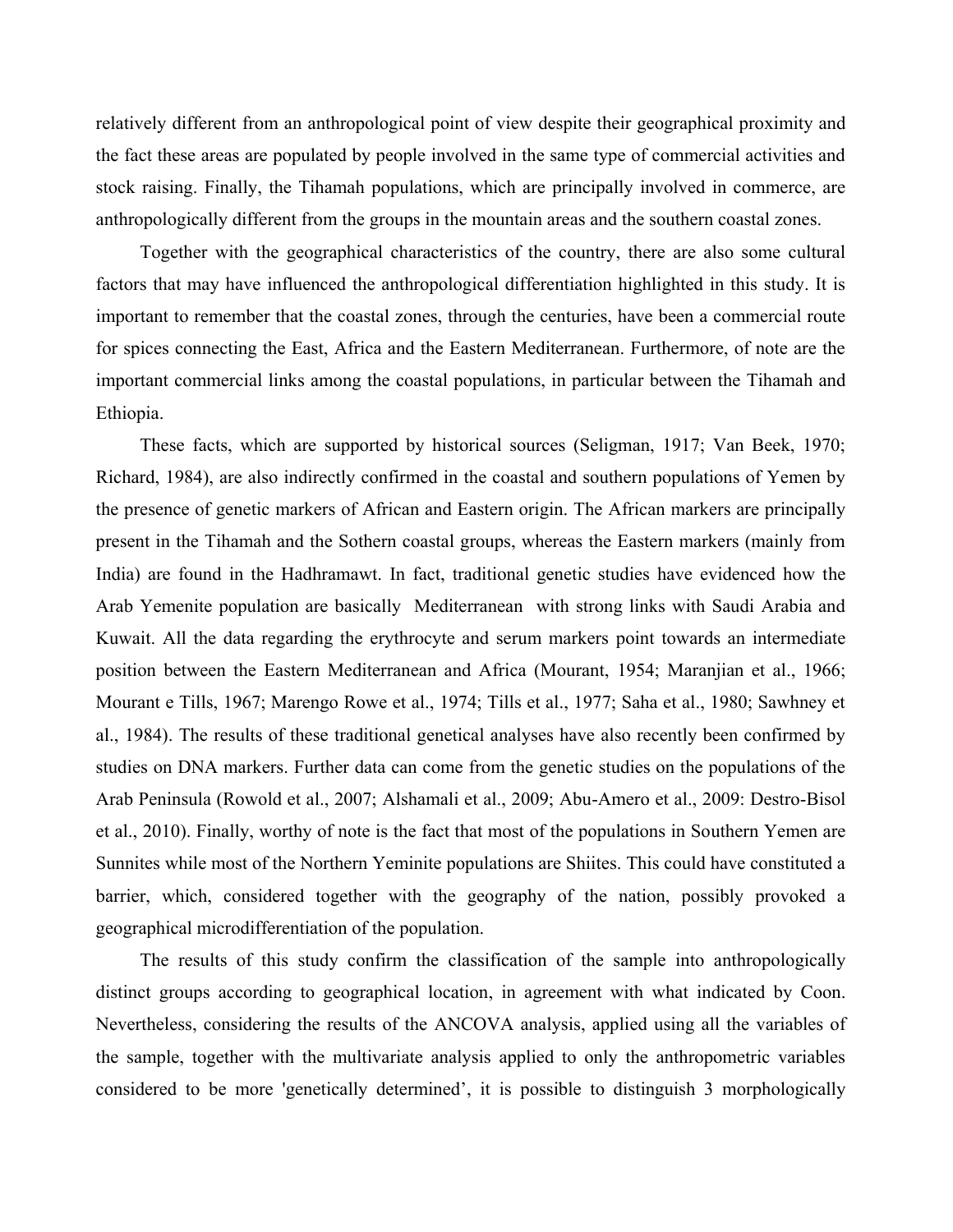distinct groups: the Tihamah, the Western Mountains and Central Plateau, and the Southern Coast and Hadhramawt. The Eastern Mountain group can be found in an intermediate position between the Southern Coast and Hadhramawt group on the one side and the Western Mountain and Central Plateau group on the other. These studies should be continued and confirmed by carrying out molecular investigations in future research.

## **Acknowledgments**

Funds for the research came from MIUR 60% and the Istituto Italiano di Antropologia [\(www.isita](http://www.isita-org.com/)[org.com\)](http://www.isita-org.com/). We are grateful to the Smithsonian Institution for providing access to its Archive and to Prof. Jacopo Moggi-Cecchi for allowing us to use the forms of Lidio Cipriani from his personal collection.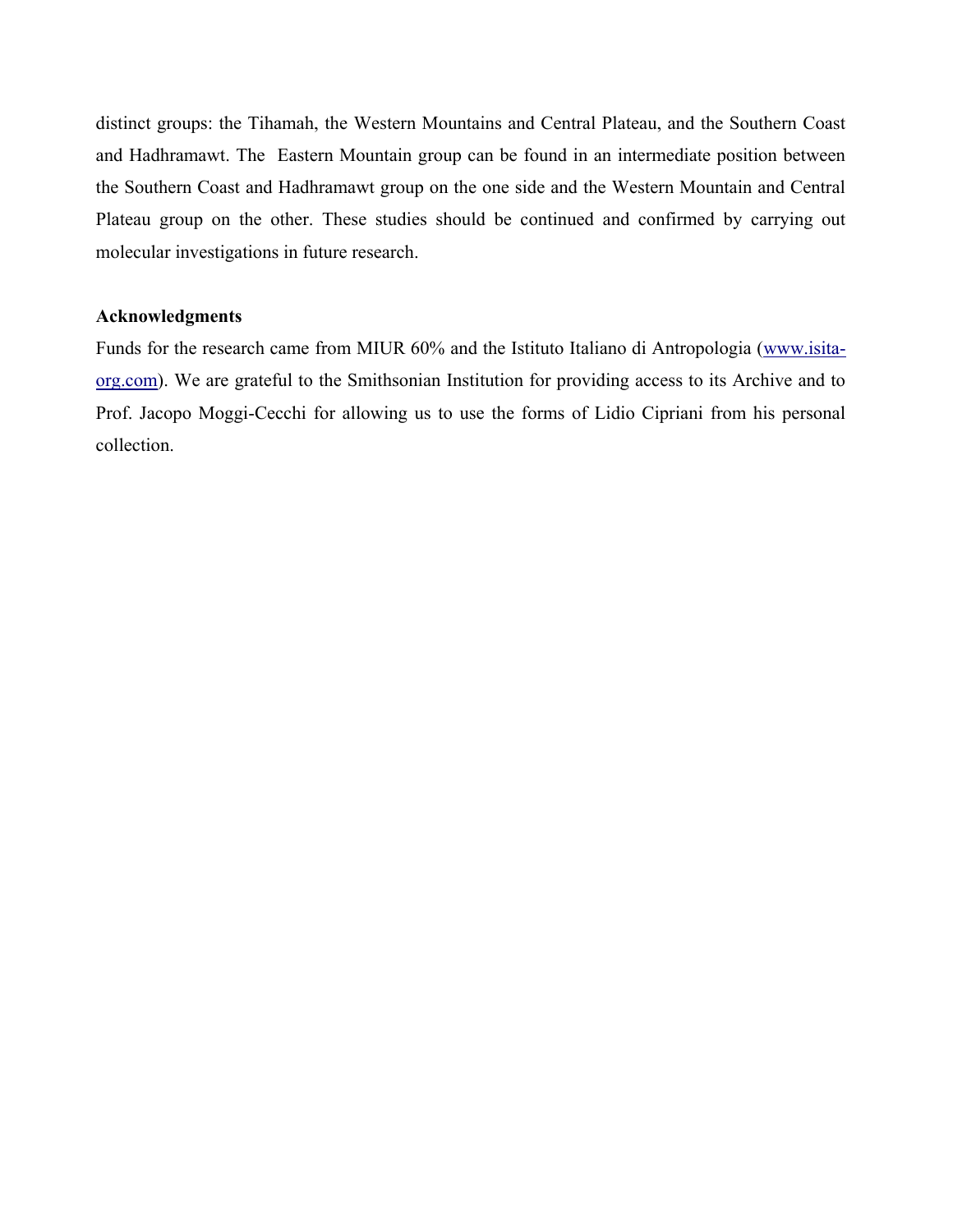#### **References**

- Abu-Amero K.K., Hellani A., González A.M., et al. 2009. Saudi Arabian Y-Chromosome diversity and its relationship with nearby regions. *BMC Genet.* doi: 10.1186/1471-2156-10-59.
- Afifi, A.A., and Clark, V. 1984. *Computer-aided multivariate analysis*. Belmont, CA: Lifetime Learning Publications.
- Alshamali, F., Pereira, L., Budowle, B., et al. 2009. Local population structure in Arabian Peninsula revealed by Y-STR diversity. *Hum Hered*. 68:45-54.
- Carels, C., Van Cauwenberghe, N., Savoye, I., et al. 2001. A quantitative genetic study of cephalometric variables in twins. *Clin. Orthod. Res.* 4:130-140.
- Cipriani, L. 1930-31. Osservazioni antropometriche su indigeni asiatici e africani. *Arch. Antropol. Etnol.* 60-61:136-286.
- Cipriani, L. 1938. Arabi dello Yemen e dell'Higiaz. *Arch. Antropol. Etnol*. 68:115-177.
- Coon, C.S. 1933-34. *Collected papers of Carlton S. Coon*. Washington D.C: Smithsonian Institution, National Anthropological Archives.
- Coon, C.S. 1981. *Adventures and Discoveries. The Autobiography of Carlton S. Coon.* Englewood Cliffs, NJ: Prentice-Hall inc.
- Coon, CS (1939) *The Races of Europe.* New York: MacMillan.
- Danubio, M.E., Martorella, D., Rufo F., et al. 2011. Morphometric distances among five ethnic groups and evaluation of the secular trend in historical Libya. *J. Anthrop. Sci.,* 89: 127-138.
- Destro-Bisol, G., Jobling, M.A., Roche, J., et al. 2010. Molecular anthropology in the Genomic era. *J. Anthrop. Sci.,* 88:93-112
- Duckworth, WLH 1912. Contributions to Sudanese anthropometry. *Report Brit. Ass. Adv. Sci.* 82:614-616.
- Giuffrida-Ruggeri, V. 1913. Autoctoni immigrati e ibridi nella etnologia africana. *Arch. Antropol. Etnol.* 43:279-304.
- Giuffrida-Ruggeri, V. 1915. Nuovi studi sull'antropologia dell'Africa orientale. *Arch. Antropol. Etnol.* 45:123-179.
- Giuffrida-Ruggeri, V. 1920. Affinità antropologiche fra Etiopici e Arabi meridionali. *Ann. R. Ist. Orient. Napol*i: 1-7.
- Hildebrandt, J.M. 1879. Tabelle von Rassenmessungen. *Zeitschr. für Ethnol*. 11:184-185.
- Jelenkovic, A., Poveda, A., Susanne, C., et al. 2008. Contribution of genetics and environment on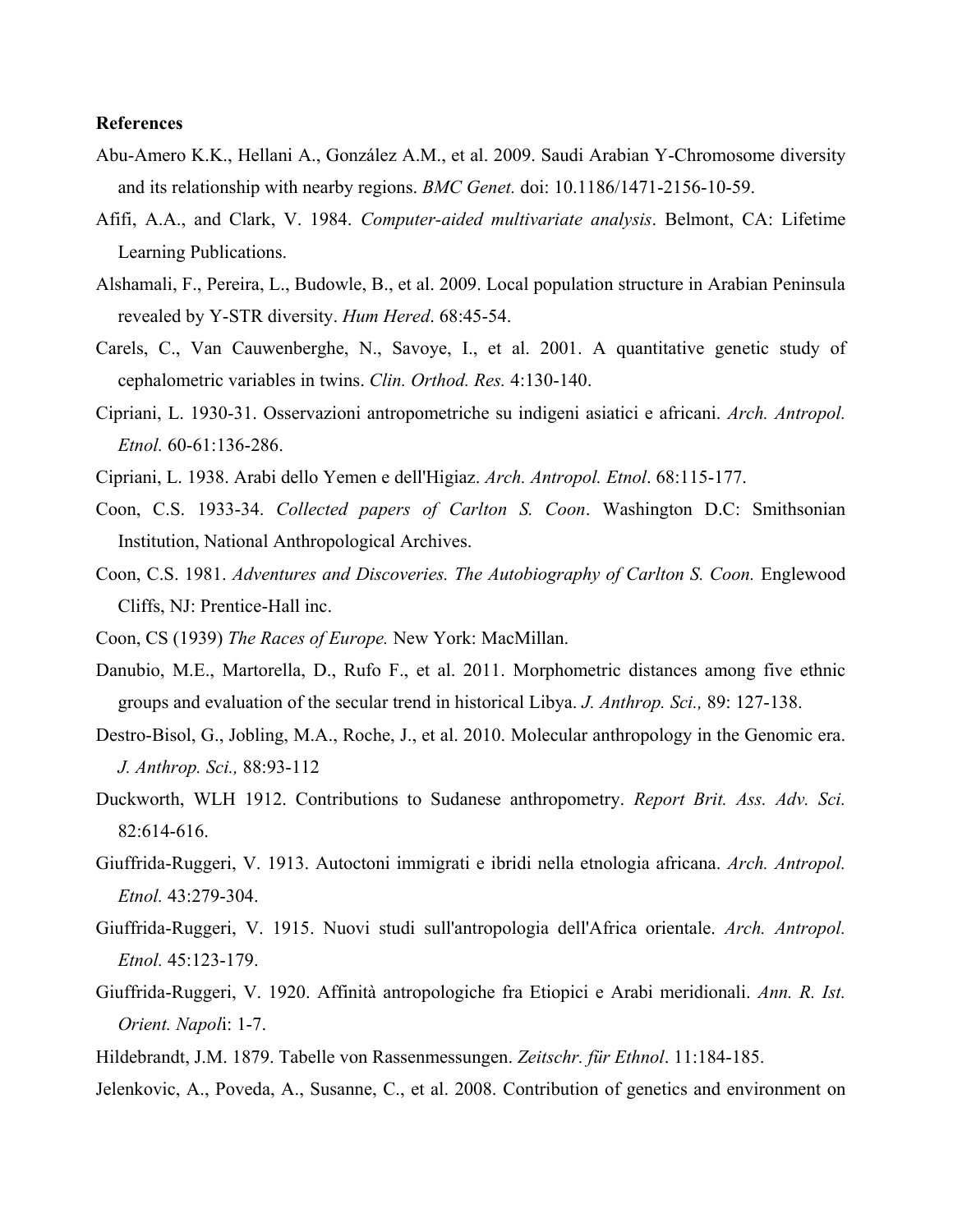craniofacial anthropometric phenotypes in Belgian nuclear families. *Hum. Biol.* 80:637-654.

- Kamakar, B, Ermakov, S., Yakovenko, K., et al. 2007. Genetic determination of head-size-related anthropometric traits in an ethnically homogeneous sample of 373 Indian pedigrees of West Bengal. *Hum. Biol.* 79:501-514.
- Keith, A., and Krogman, W.M. 1932. The racial characters of the southern Arabs. Appendix I in B Thomas: Arabia Felix, New York: Charles Scribner's sons, pp. 301-333.
- Leys, N.M., and Joyce, T.A. 1913. Note on a series of physical measurements from East Africa. *J. Royal Anthrop. Inst. G.B. and Irel*., XII:195-267.
- Maranjian, G., Ikin, E.W., Mourant, A.E., et al. 1966. The blood groups and haemoglobins of the Saudi Arabians. *Hum. Biol.* 38:394-401.
- Marengo Rowe, A.J., Aviet, K., Godber, M.J., et al. 1974. The inherited blood factors of the inhabitants of Southern Arabia. *Ann. Hum. Biol.* 1:311-326.
- Martinez-Abadias, N., Esparza, M., Sjovold T., et al. 2009. Heritability of human cranial dimensions: comparing the evolvability of different cranial regions. *J. Anat.* 214:19-35.
- Mochi, A. 1907. Sulla antropologia degli Arabi. *Arch. Antropol. Etnol*. 37:411-428.
- Mourant, A.E. 1954. *The Distribution of the Human Blood Groups*. Oxford: Blackwell Scientific Publications.
- Mourant, A.E., and Tills, D. 1967. Phosphoglucomutase frequencies in Habbanite Jews and Icelanders. *Nature* 214:810.
- Oschinskyn, L. 1954. *The Racial Affinities of the Baganda and Other Bantu Tribes of British East Africa.* Cambridge: W. Heffer e Sons Ltd.
- Richard, P. 1984. En interrogeant l'anthropologie physique. In *L'Arabie du Sud Histoire et Civilisation.* J Chelhod, ed. Tome 1:153-183.
- Rowold, D.J., Luis, J.R., Terreros, M.C., et al. 2007. Mitochondrial DNA geneflow indicates preferred usage of the Levant Corridor over the Horn of Africa passageway. *J Hum Genet*. 52:436-447.
- Saha, N., Bayoumi, R.A., El Sheikh, F.S., et al. 1980. Some blood genetic markers of selected tribes in Western Saudi Arabia. *Am. J. Phys. Anthropol.* 52:595-600.
- Sanna, E., Vallasca, E., Usai, E., et al. 2007. Quantitative digital and palmar dermatoglyphics among Sardinian linguistic groups. *Anthrop. Anz.* 65:365-382.
- Sawhney, K.S., Sunderland, E., Woolley, V. 1984. Genetic polymorphisms in the Kuwaiti Arabs.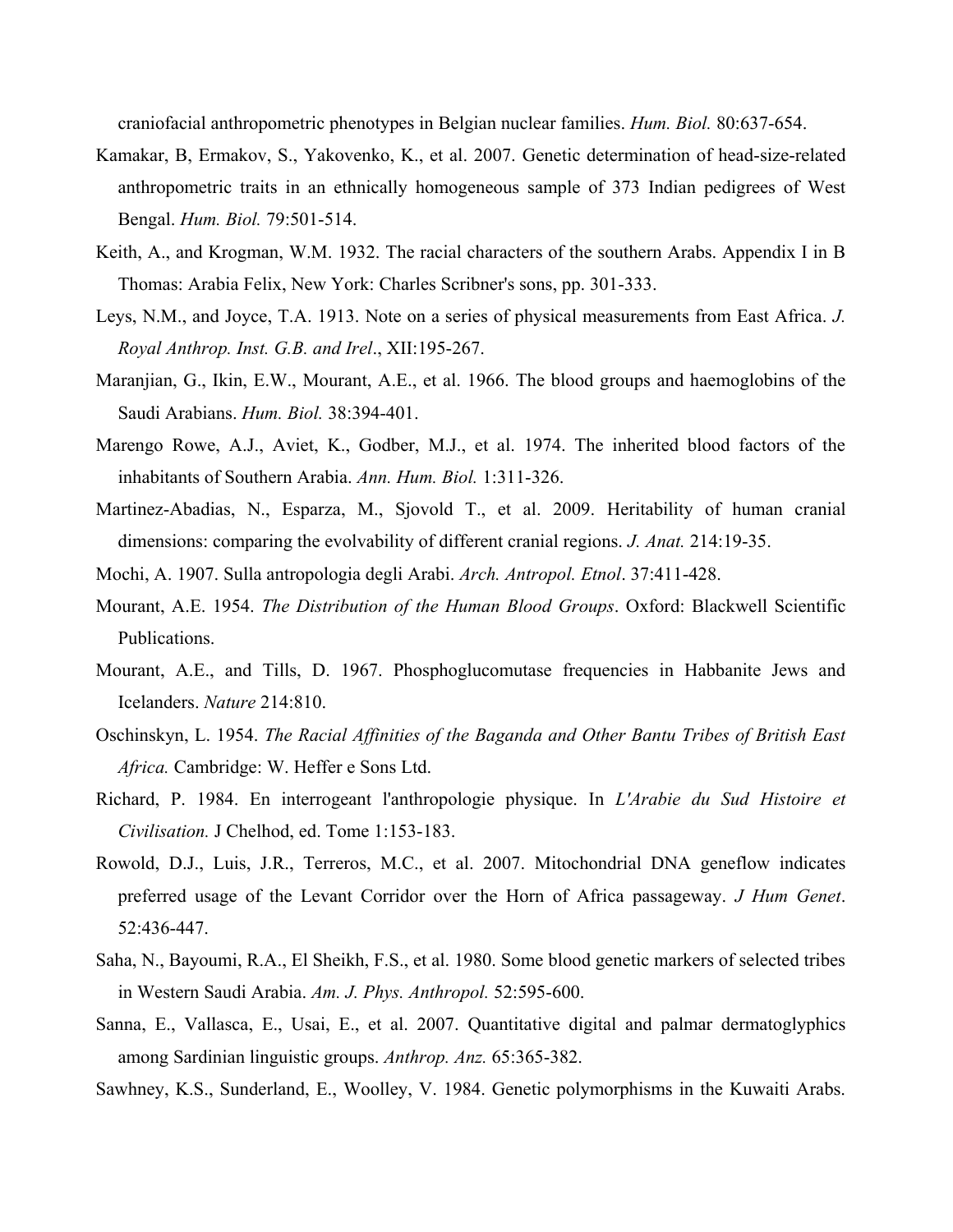*Hum. Hered.* 34:303-307.

Seligman, G.C. 1917. The physical characters of the Arabs. *J. Roy. Anthropol. Inst.* 47:214-237.

- Sherwood, R.J., Duren, D.I., Demerath, E.W., et al. 2008. Quantitative genetics of modern human cranial variation. *J. Hum. Evol.* 54:909-914.
- Stegl, M., and Baten, J. 2009. Tall and shrinking Muslims, short and growing Europeans : the longrun welfare development of the Middle east, 1850-1980. *Explor. Econ. Hist.* 46:132-148.
- Thomas, B. 1929. Among some unknown tribes of South Arabia. *J. Roy. Anthropol. Inst.* 59:97- 111.
- Thomas, B. 1931. Some anthropological observations on South Arabians. *Man* 219:229.
- Thomas, B. 1932. Anthropological observations in South Arabia. *J. Roy. Anthropol. Inst.* 62:83- 103.
- Tills, D., Warlow, A., Mourant, A.E., et al. 1977. The blood groups and other hereditary blood factors of Yemenite and Kurdish Jews. *Ann. Hum. Biol.* 4:259-274.
- Van Beek, G.W. 1970. Ascesa e caduta dell'Arabia Felix. *Le Scienze* 19:46-57.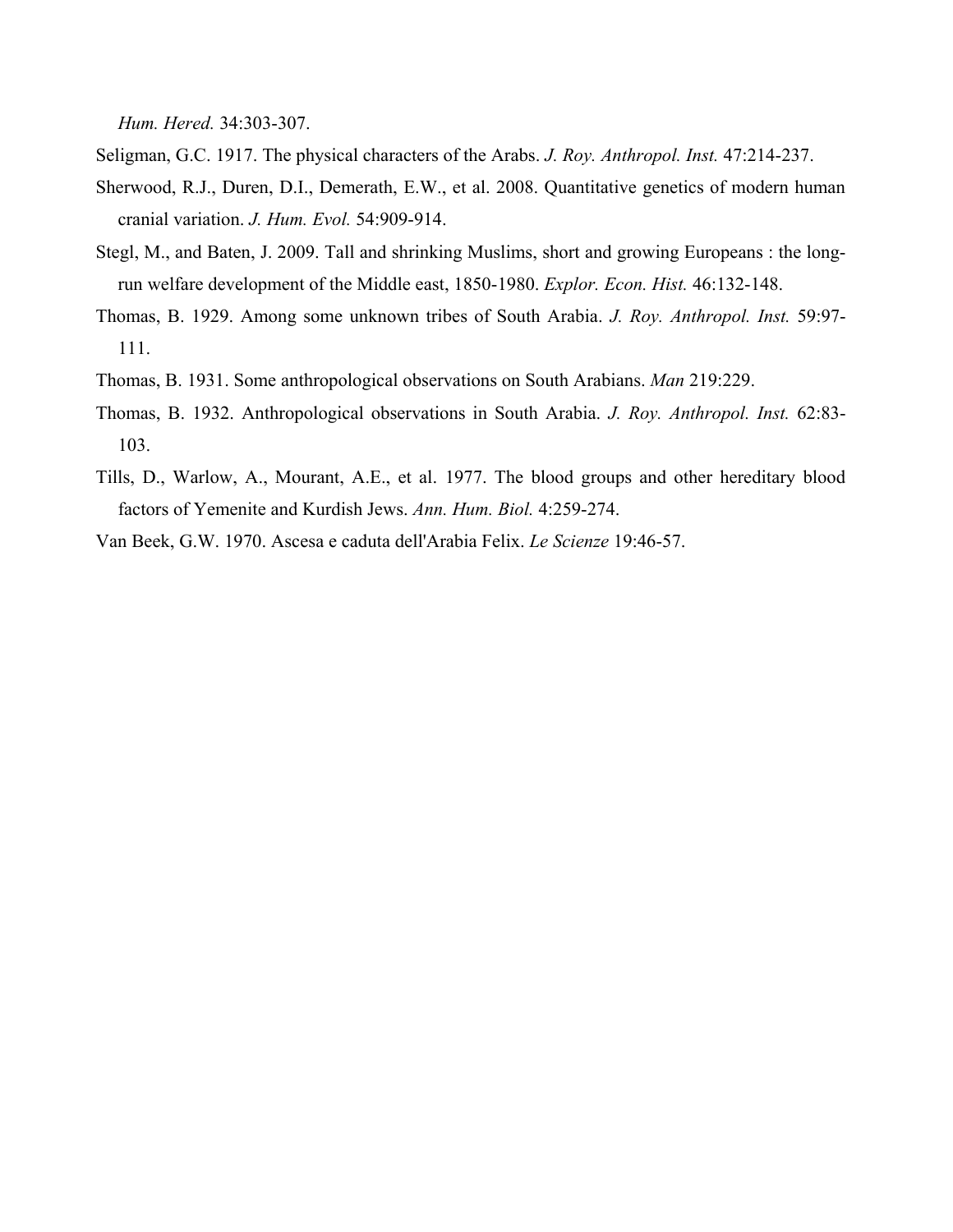| Anthropometry            | <b>Total</b> |     | <b>Tihamah</b> |     |       | West.<br>Mount. |       | Centr.<br><b>Plateau</b> |       | East.<br>Mount. |       | South.<br>Coast | <b>Hadhramawt</b> |     |       |
|--------------------------|--------------|-----|----------------|-----|-------|-----------------|-------|--------------------------|-------|-----------------|-------|-----------------|-------------------|-----|-------|
|                          | Mean         | sd  | Mean           | sd  | Mean  | sd              | Mean  | sd                       | Mean  | sd              | Mean  | sd              | Mean              | sd  |       |
| N                        | 1244         |     | 279            |     | 100   |                 | 282   |                          | 299   |                 | 45    |                 | 239               |     |       |
| <b>Body</b>              |              |     |                |     |       |                 |       |                          |       |                 |       |                 |                   |     |       |
| Height                   | 162.6        | 6.0 | 161.8          | 6.2 | 162.9 | 5.6             | 164.4 | 5.5                      | 161.3 | 5.9             | 161.4 | 5.5             | 163.1             | 6.2 | $***$ |
| Armspan                  | 167.9        | 7.4 | 170.4          | 7.8 | 166.3 | 7.5             | 168.2 | 6.8                      | 165.6 | 7.2             | 166.4 | 6.6             | 168.5             | 7.1 | $***$ |
| <b>Sitting height</b>    | 84.0         | 3.4 | 83.1           | 3.3 | 83.6  | 3.6             | 84.5  | 3.3                      | 83.7  | 3.2             | 83.9  | 3.0             | 85.1              | 3.4 | $***$ |
| Arm length               | 72.4         | 3.6 | 73.4           | 3.7 | 71.8  | 3.3             | 72.4  | 3.6                      | 71.4  | 3.7             | 72.0  | 3.4             | 72.7              | 3.4 | $***$ |
| Biacrom. width           | 34.9         | 1.8 | 35.3           | 1.8 | 35.5  | 1.7             | 35.2  | 1.7                      | 34.4  | 1.9             | 34.2  | 1.9             | 34.6              | 1.7 | $***$ |
| <b>Bicristoil.</b> width | 27.3         | 1.4 | 27.7           | 1.5 | 27.3  | 1.3             | 27.6  | 1.3                      | 27.1  | 1.3             | 26.9  | 1.3             | 26.9              | 1.4 | $***$ |
| <b>Torax width</b>       | 25.8         | 1.6 | 25.7           | 1.4 | 26.7  | 1.4             | 26.4  | 1.4                      | 25.3  | 1.6             | 24.8  | 1.4             | 25.4              | 1.4 | $***$ |
| <b>Torax depth</b>       | 20.6         | 1.3 | 20.4           | 1.2 | 21.1  | 1.2             | 21.0  | 1.3                      | 20.5  | 1.3             | 20.2  | 1.2             | 20.2              | 1.2 | $***$ |
| <b>Head</b>              |              |     |                |     |       |                 |       |                          |       |                 |       |                 |                   |     |       |
| Circum.                  | 53.9         | 1.6 | 53.4           | 1.5 | 54.5  | 1.5             | 54.4  | 1.4                      | 53.6  | 1.6             | 53.7  | 1.4             | 54.1              | 1.8 | $***$ |
| Length                   | 18.3         | 0.8 | 17.8           | 0.6 | 18.8  | 0.7             | 18.8  | 0.6                      | 18.3  | 0.8             | 18.1  | 0.7             | 18.2              | 0.7 | $***$ |
| <b>Width</b>             | 14.5         | 0.6 | 14.9           | 0.5 | 14.4  | 0.5             | 14.3  | 0.5                      | 14.4  | 0.6             | 14.7  | 0.6             | 14.6              | 0.6 | $***$ |
| <b>Height</b>            | 12.5         | 0.6 | 12.3           | 0.6 | 12.5  | 0.5             | 12.6  | 0.5                      | 12.5  | 0.6             | 12.3  | 0.7             | 12.6              | 0.6 | $***$ |
| Min. Frontal             | 10.3         | 0.5 | 10.2           | 0.5 | 10.3  | 0.4             | 10.2  | 0.4                      | 10.2  | 0.5             | 10.3  | 0.5             | 10.4              | 0.5 | $***$ |
| Face                     |              |     |                |     |       |                 |       |                          |       |                 |       |                 |                   |     |       |
| <b>Total height</b>      | 11.9         | 0.5 | 11.9           | 0.5 | 12.0  | 0.5             | 12.0  | 0.5                      | 11.7  | 0.5             | 11.8  | 0.4             | 11.9              | 0.6 | $***$ |
| Super. height            | 7.1          | 0.4 | 7.0            | 0.5 | 7.2   | 0.4             | 7.2   | 0.4                      | 6.9   | 0.4             | 6.9   | 0.4             | 7.0               | 0.4 | $***$ |
| Bizyg. width             | 13.3         | 0.5 | 13.6           | 0.5 | 13.2  | 0.4             | 13.2  | 0.5                      | 13.1  | $0.5\,$         | 13.2  | 0.6             | 13.2              | 0.5 | $***$ |
| Bigon. width             | 10.0         | 0.6 | 10.1           | 0.6 | 10.0  | 0.5             | 10.1  | 0.5                      | 9.8   | 0.6             | 9.9   | 0.5             | 9.9               | 0.5 | $***$ |
| Nose height              | 5.4          | 0.4 | 5.4            | 0.3 | 5.5   | 0.4             | 5.6   | 0.4                      | 5.3   | 0.4             | 5.2   | 0.4             | 5.3               | 0.4 | $***$ |
| Nose width               | 3.4          | 0.3 | 3.6            | 0.3 | 3.4   | 0.3             | 3.3   | 0.3                      | 3.3   | 0.3             | 3.4   | 0.3             | 3.4               | 0.3 | $***$ |

Table 1. Descriptive statistics of the 19 anthropometric variables in the total sample and the 6 yemenite groups, and results of ANCOVA *(age in covariate; \*\*\* p<0.0001).*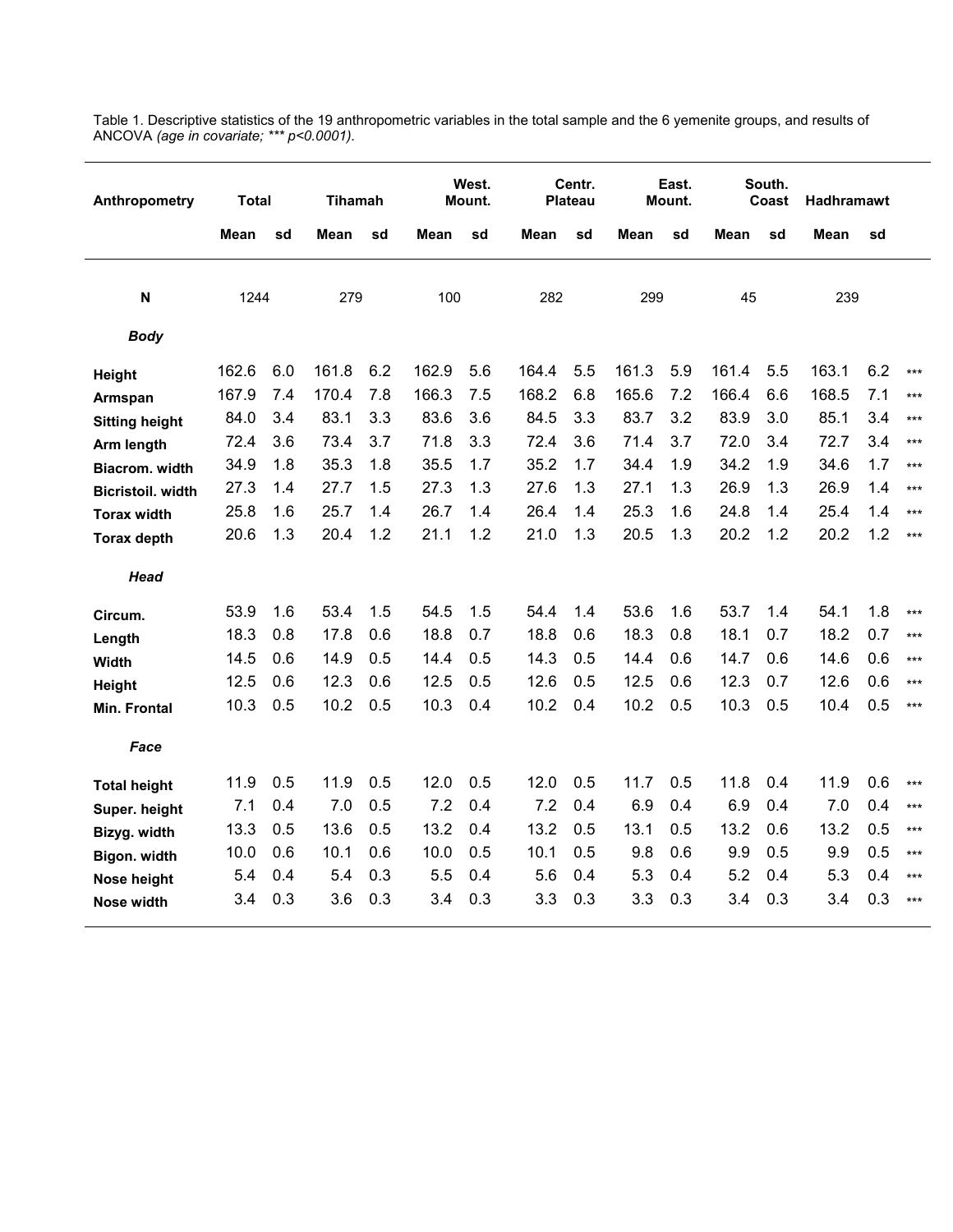Table 2. Ethnic groups responsible for the observed differences of mean values and value of significance (HSD Tukey's post-hoc).

|                   | <b>Tihamah</b><br>р | West.<br>Mount.<br>р | Centr.<br><b>Plateau</b><br>p | East.<br>Mount.<br>р | South.<br>Coast.<br>р | <b>Hadhramawat</b><br>р |
|-------------------|---------------------|----------------------|-------------------------------|----------------------|-----------------------|-------------------------|
| <b>Tihamah</b>    |                     |                      |                               |                      |                       |                         |
| Height            |                     |                      | 0.001                         |                      |                       |                         |
| Armspan           |                     | 0.002                | 0.004                         | 0.001                |                       |                         |
| Sitting height    |                     |                      | 0.001                         |                      |                       | 0.001                   |
| Arm length        |                     | 0.013                | 0.008                         | 0.001                |                       |                         |
| Biacrom. width    |                     |                      |                               | 0.001                | 0.020                 | 0.001                   |
| Bicristoil. width |                     |                      |                               | 0.001                |                       | 0.001                   |
| Torax width       |                     | 0.001                | 0.001                         | 0.066                | 0.059                 |                         |
| Torax depth       |                     | 0.002                | 0.001                         |                      |                       |                         |
| Head circum.      |                     | 0.001                | 0.001                         |                      |                       | 0.001                   |
| Head length       |                     | 0.001                | 0.001                         | 0.001                |                       | 0.001                   |
| Head width        |                     | 0.001                | 0.001                         | 0.001                |                       | 0.001                   |
| Head height       |                     |                      | 0.001                         | 0.001                |                       | 0.001                   |
| Min. Frontal      |                     |                      |                               |                      |                       | 0.001                   |
| Face Total height |                     |                      | 0.046                         | 0.005                |                       |                         |
| Face Super        |                     |                      |                               |                      |                       |                         |
| height            |                     | 0.023                | 0.001                         | 0.074                |                       |                         |
| Bizyg. width      |                     | 0.001                | 0.001                         | 0.001                | 0.003                 | 0.001                   |
| Bigon. width      |                     |                      |                               | 0.001                |                       | 0.011                   |
| Nose height       |                     | 0.020                | 0.001                         |                      |                       |                         |
| Nose width        |                     | 0.001                | 0.001                         | 0.001                | 0.001                 | 0.001                   |
| West. Mount.      |                     |                      |                               |                      |                       |                         |
| Height            |                     |                      |                               |                      |                       |                         |
| Armspan           | 0.002               |                      |                               |                      |                       |                         |
| Sitting height    |                     |                      |                               |                      |                       | 0.019                   |
| Arm length        | 0.013               |                      |                               |                      |                       |                         |
| Biacrom. width    |                     |                      |                               | 0.001                | 0.004                 | 0.004                   |
| Bicristoil. width |                     |                      |                               |                      |                       |                         |
| Torax width       | 0.001               |                      |                               | 0.001                | 0.001                 | 0.001                   |
| Torax depth       | 0.002               |                      |                               | 0.006                | 0.005                 | 0.001                   |
| Head circum.      | 0.001               |                      |                               | 0.002                |                       |                         |
| Head length       | 0.001               |                      |                               | 0.001                | 0.001                 | 0.001                   |
| Head width        | 0.001               |                      |                               |                      | 0.067                 | 0.010                   |
| Head height       |                     |                      |                               |                      |                       |                         |
| Min. Frontal      |                     |                      |                               |                      |                       |                         |
| Face Total height |                     |                      |                               | 0.007                |                       |                         |
| Face Super        |                     |                      |                               |                      |                       |                         |
| height            | 0.023               |                      |                               | 0.001                | 0.005                 | 0.002                   |
| Bizyg. width      | 0.001               |                      |                               |                      |                       |                         |
| Bigon. width      |                     |                      |                               |                      |                       |                         |
| Nose height       | 0.020               |                      |                               | 0.004                | 0.001                 | 0.003                   |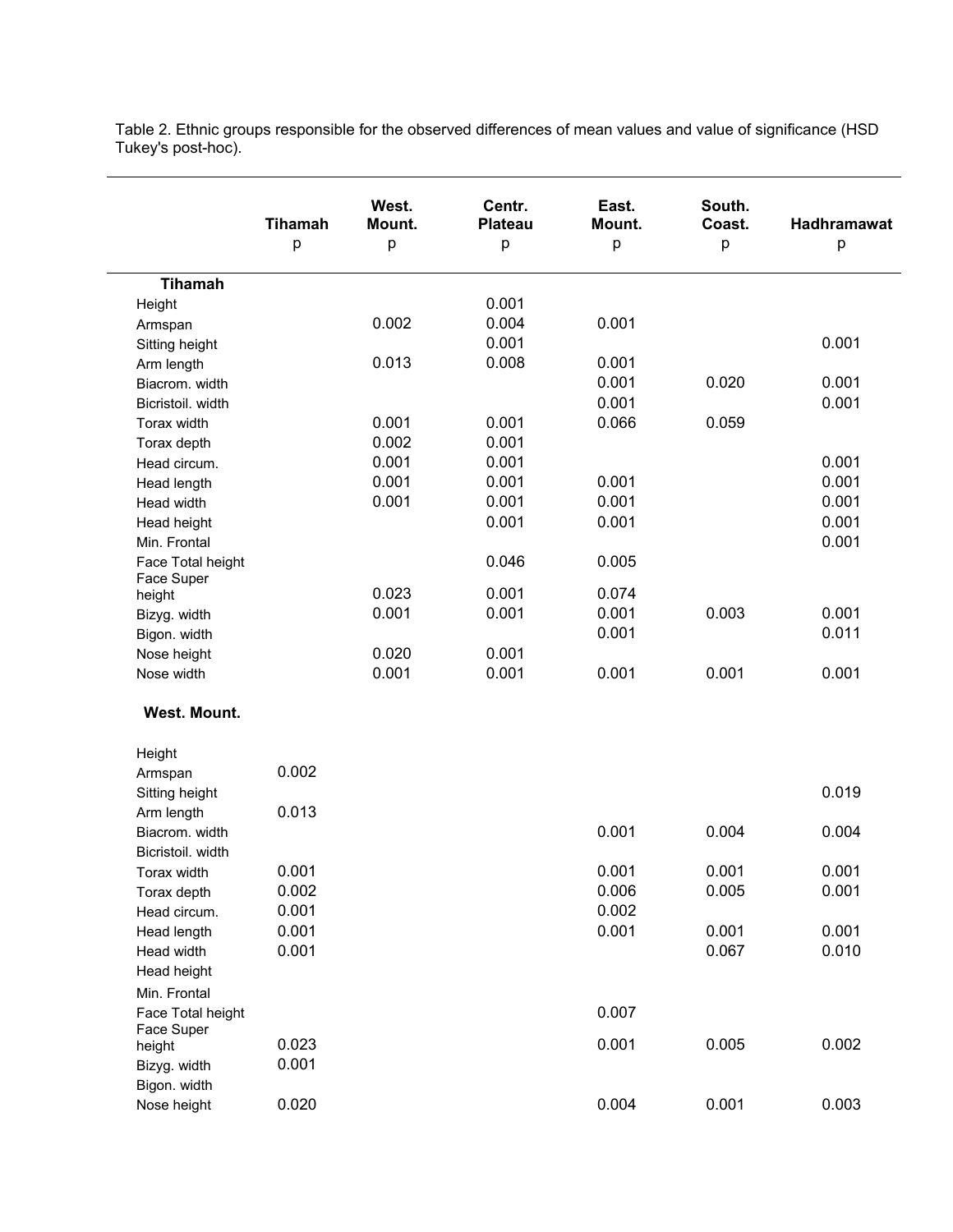| Nose width | 0.001 |
|------------|-------|
|------------|-------|

#### **Centr. Plateau**

| Height                            | 0.001          |       |       | 0.001 |       |       |
|-----------------------------------|----------------|-------|-------|-------|-------|-------|
| Armspan                           | 0.004<br>0.001 |       |       | 0.001 |       |       |
| Sitting height                    | 0.008          |       |       | 0.018 |       |       |
| Arm length<br>Biacrom. width      |                |       |       | 0.001 | 0.046 | 0.001 |
| Bicristoil. width                 |                |       |       | 0.001 |       | 0.001 |
| Torax width                       | 0.001          |       |       | 0.001 | 0.001 | 0.001 |
|                                   | 0.001          |       |       | 0.001 | 0.011 | 0.001 |
| Torax depth<br>Head circum.       | 0.001          |       |       | 0.001 |       |       |
|                                   | 0.001          |       |       | 0.001 | 0.001 | 0.001 |
| Head length<br>Head width         | 0.001          |       |       | 0.051 | 0.007 | 0.001 |
|                                   | 0.001          |       |       |       |       |       |
| Head height                       |                |       |       |       |       | 0.001 |
| Min. Frontal<br>Face Total height | 0.046          |       |       | 0.001 |       | 0.058 |
| Face Super                        |                |       |       |       |       |       |
| height                            | 0.001          |       |       | 0.001 | 0.019 | 0.001 |
| Bizyg. width                      | 0.001          |       |       | 0.037 |       |       |
| Bigon. width                      |                |       |       | 0.001 |       | 0.014 |
| Nose height                       | 0.001          |       |       | 0.001 | 0.001 | 0.001 |
| Nose width                        | 0.001          |       |       |       |       |       |
| East. Mount.                      |                |       |       |       |       |       |
| Height                            |                |       | 0.001 |       |       | 0.010 |
| Armspan                           | 0.001          |       | 0.001 |       |       | 0.001 |
| Sitting height                    |                |       |       |       |       | 0.001 |
| Arm length                        | 0.001          |       | 0.018 |       |       | 0.002 |
| Biacrom. width                    | 0.001          | 0.001 | 0.001 |       |       |       |
| Bicristoil. width                 | 0.001          |       | 0.001 |       |       |       |
| Torax width                       |                | 0.001 | 0.001 |       |       |       |
| Torax depth                       |                | 0.006 | 0.001 |       |       | 0.057 |
| Head circum.                      |                | 0.002 | 0.001 |       |       | 0.001 |
| Head length                       | 0.001          | 0.001 | 0.001 |       |       |       |
| Head width                        | 0.001          |       | 0.051 |       |       | 0.001 |
| Head height                       | 0.001          |       |       |       |       |       |
| Min. Frontal                      |                |       |       |       |       | 0.002 |
| Face Total height<br>Face Super   | 0.005          | 0.007 | 0.001 |       |       | 0.020 |
| height                            |                | 0.001 | 0.001 |       |       |       |
| Bizyg. width                      | 0.001          |       | 0.037 |       |       | 0.014 |
| Bigon. width                      | 0.001          |       | 0.001 |       |       |       |
| Nose height                       |                | 0.004 | 0.001 |       |       |       |
| Nose width                        | 0.001          |       |       |       |       | 0.047 |

## **South. Coast**

Height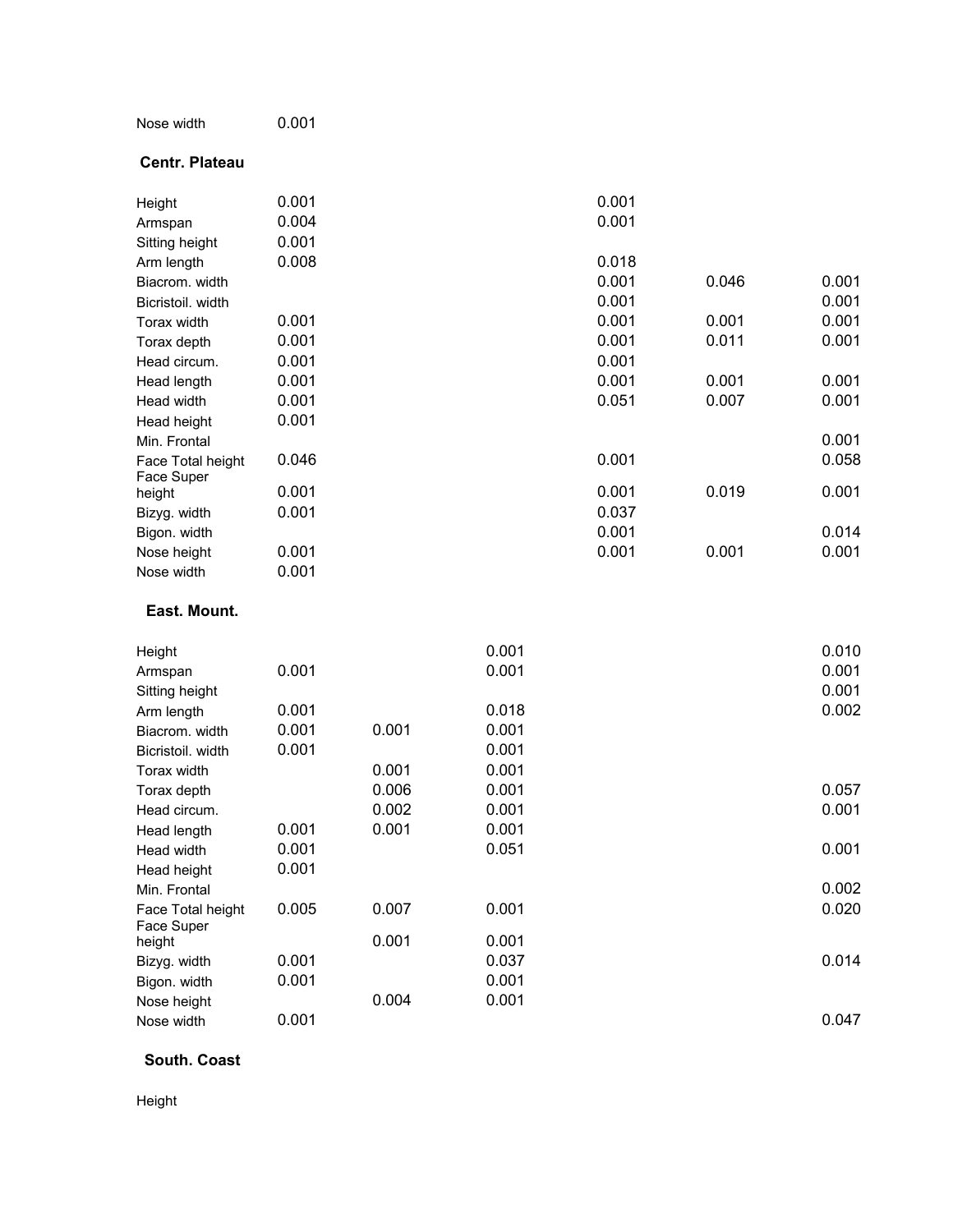| Armspan<br>Sitting height    |       |       |       |       |
|------------------------------|-------|-------|-------|-------|
| Arm length                   |       |       |       |       |
| Biacrom. width               | 0.020 | 0.004 | 0.046 |       |
| Bicristoil, width            |       |       |       |       |
| Torax width                  | 0.059 | 0.001 | 0.001 |       |
| Torax depth                  |       | 0.005 | 0.011 |       |
| Head circum.                 |       |       |       |       |
| Head length                  |       | 0.001 | 0.001 |       |
| Head width                   |       |       | 0.007 |       |
| Head height                  |       |       |       |       |
| Min. Frontal                 |       |       |       |       |
| Face Total height            |       |       |       |       |
| Face Super                   |       | 0.005 | 0.019 |       |
| height<br>Bizyg. width       | 0.003 |       |       |       |
| Bigon. width                 |       |       |       |       |
| Nose height                  |       | 0.001 | 0.001 |       |
| Nose width                   | 0.001 |       |       |       |
|                              |       |       |       |       |
| Hadhramawat                  |       |       |       |       |
| Height                       |       |       |       | 0.010 |
| Armspan                      | 0.054 |       |       | 0.001 |
|                              |       |       |       |       |
|                              | 0.001 | 0.019 |       | 0.001 |
| Sitting height<br>Arm length |       |       |       | 0.002 |
| Biacrom, width               | 0.001 | 0.004 | 0.001 |       |
| Bicristoil, width            | 0.001 |       | 0.001 |       |
| Torax width                  |       | 0.001 | 0.001 |       |
| Torax depth                  |       | 0.001 | 0.001 | 0.057 |
| Head circum.                 | 0.001 |       |       | 0.001 |
| Head length                  | 0.001 | 0.001 | 0.001 |       |
| Head width                   | 0.001 | 0.010 | 0.001 | 0.001 |
| Head height                  | 0.001 |       |       |       |
| Min. Frontal                 | 0.001 |       | 0.001 | 0.002 |
| Face Total height            |       |       | 0.058 | 0.020 |
| Face Super                   |       |       |       |       |
| height                       |       | 0.002 | 0.001 |       |
| Bizyg. width                 | 0.001 |       |       | 0.014 |
| Bigon. width                 | 0.011 |       | 0.014 |       |
| Nose height<br>Nose width    | 0.001 | 0.003 | 0.001 | 0.047 |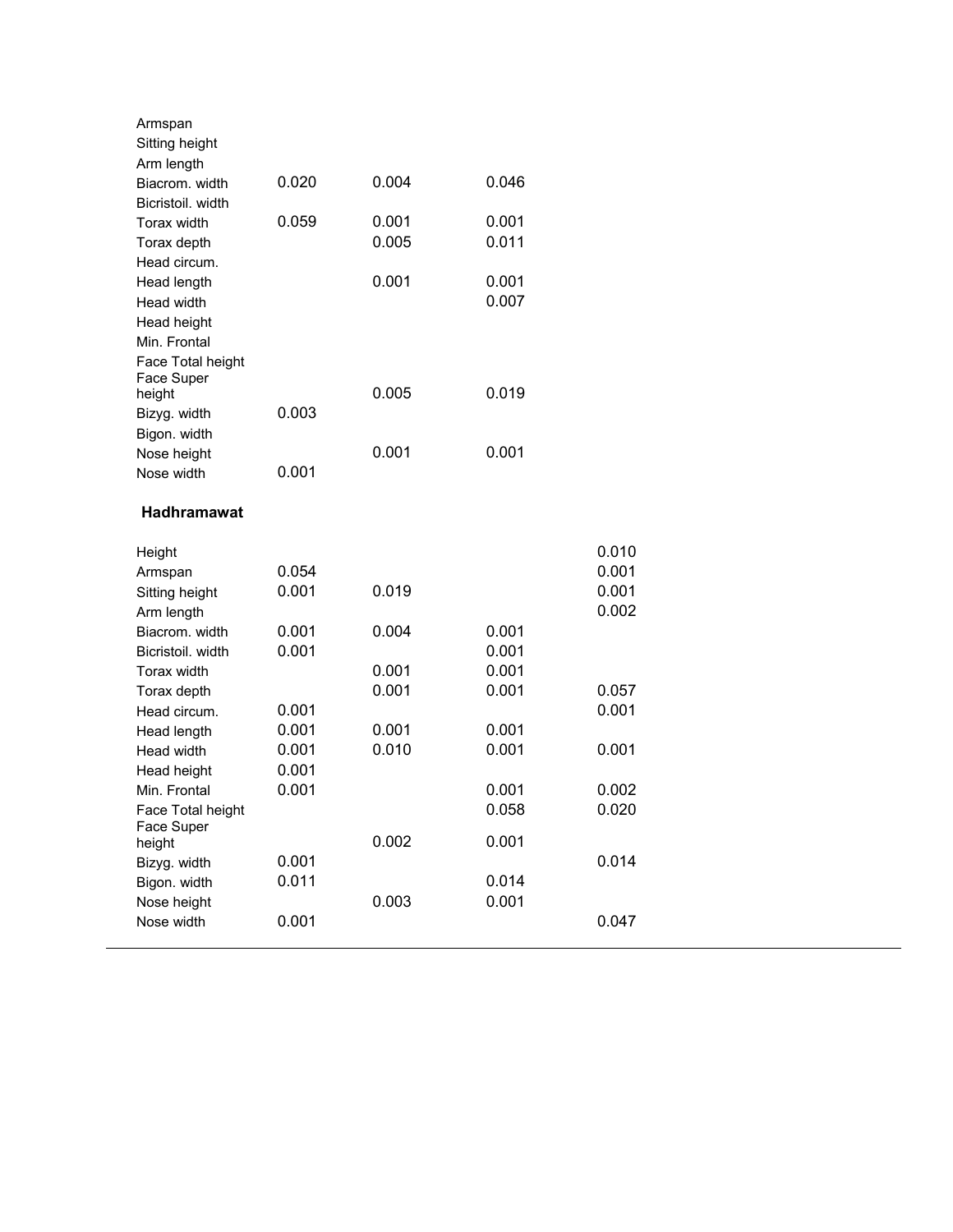| <b>Variables</b> | Wilks' <b>λ</b> | <b>F-remove</b><br>(5, 1232) | p-level |  |
|------------------|-----------------|------------------------------|---------|--|
| Head lenght      | 0.5611          | 29.221                       | 0.0000  |  |
| Nose width       | 0.5557          | 26.577                       | 0.0000  |  |
| Head width       | 0.5244          | 11.178                       | 0.0000  |  |
| Nose height      | 0.5262          | 12.093                       | 0.0000  |  |
| Head circum.     | 0.5236          | 10.826                       | 0.0000  |  |
| Bizyg. width     | 0.5208          | 9.419                        | 0.0000  |  |
| Head height      | 0.5189          | 8.490                        | 0.0000  |  |
|                  |                 |                              |         |  |

Table 3 – Forward stepwise selection of 11 craniofacial measures with p≤0.01 for F-to-enter and p≤0.05 for F-to-remove.

Table 4 – Eigenvalues and summary statistics for the five discriminant functions obtained by forward stepwise procedure.

| <b>Function</b> | Eigen-<br>values | Percentual<br>of variance | Canonical<br>correlation | <b>Function</b><br>removed | $\Lambda$<br><b>WIlks</b> | $\chi^2$ | d.f. | p     |
|-----------------|------------------|---------------------------|--------------------------|----------------------------|---------------------------|----------|------|-------|
|                 | 0.645            | 76.03                     | 0.626                    | $\boldsymbol{0}$           | 0.502                     | 853.110  | 35   | 0.000 |
| $\overline{2}$  | 0.136            | 16.19                     | 0.346                    |                            | 0.825                     | 237.472  | 24   | 0.000 |
| 3               | 0.049            | 5.78                      | 0.217                    | $\overline{2}$             | 0.937                     | 80.032   | 15   | 0.000 |
| $\overline{4}$  | 0.016            | 1.89                      | 0.125                    | 3                          | 0.983                     | 20.558   | 8    | 0.008 |
| 5               | 0.001            | 0.11                      | 0.031                    | 4                          | 0.999                     | 1.155    | 3    | 0.764 |
|                 |                  |                           |                          |                            |                           |          |      |       |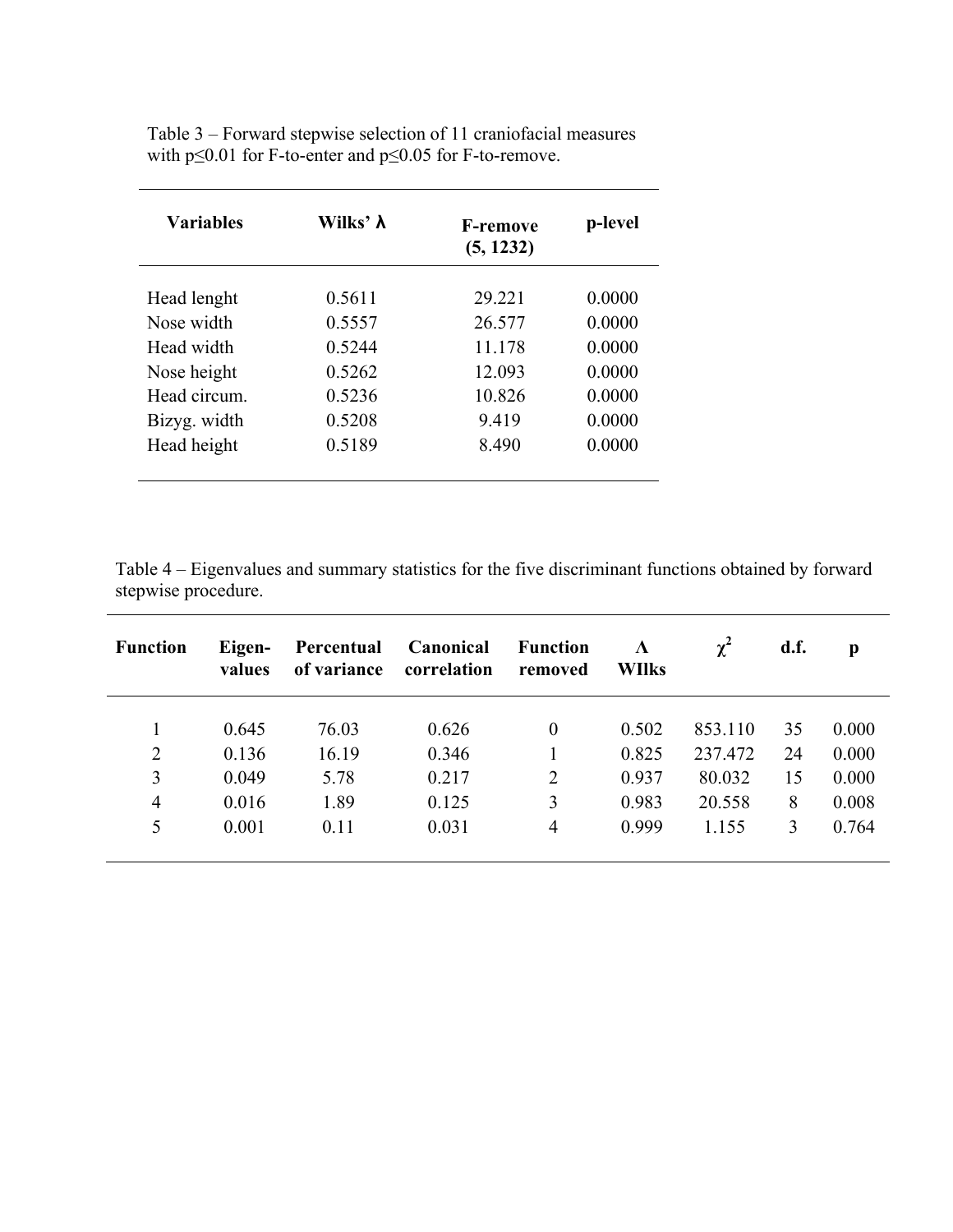| <b>Measures</b> | Root 1    | Root 2    | Root 3    | Root 4    | Root 5    |
|-----------------|-----------|-----------|-----------|-----------|-----------|
| Head length     | 0.7147    | $-0.6574$ | $-1.0840$ | $-0.3247$ | 0.1221    |
| Nose width      | $-0.4600$ | $-0.4545$ | 0.1118    | $-0.2177$ | 0.5184    |
| Head width      | $-0.3864$ | 0.0867    | $-0.5765$ | $-0.5882$ | 0.5018    |
| Nose height     | 0.2052    | $-0.4819$ | 0.2523    | 0.2618    | 0.4751    |
| Head circum.    | 0.0005    | 0.5479    | 1.5694    | $-0.4856$ | $-0.4029$ |
| Bizyg. width    | $-0.2461$ | $-0.4615$ | 0.0993    | 0.6682    | $-0.8403$ |
| Head height     | 0.1954    | 0.3462    | 0.2524    | 0.6175    | 0.4968    |
| Eigenvalues     | 0.6452    | 0.1358    | 0.0493    | 0.0158    | 0.0009    |
| Cum. Prop.      | 0.7617    | 0.9229    | 0.9802    | 0.9989    | 1.0000    |
|                 |           |           |           |           |           |

Tabella 5 – Standardized coefficients for canonical variables.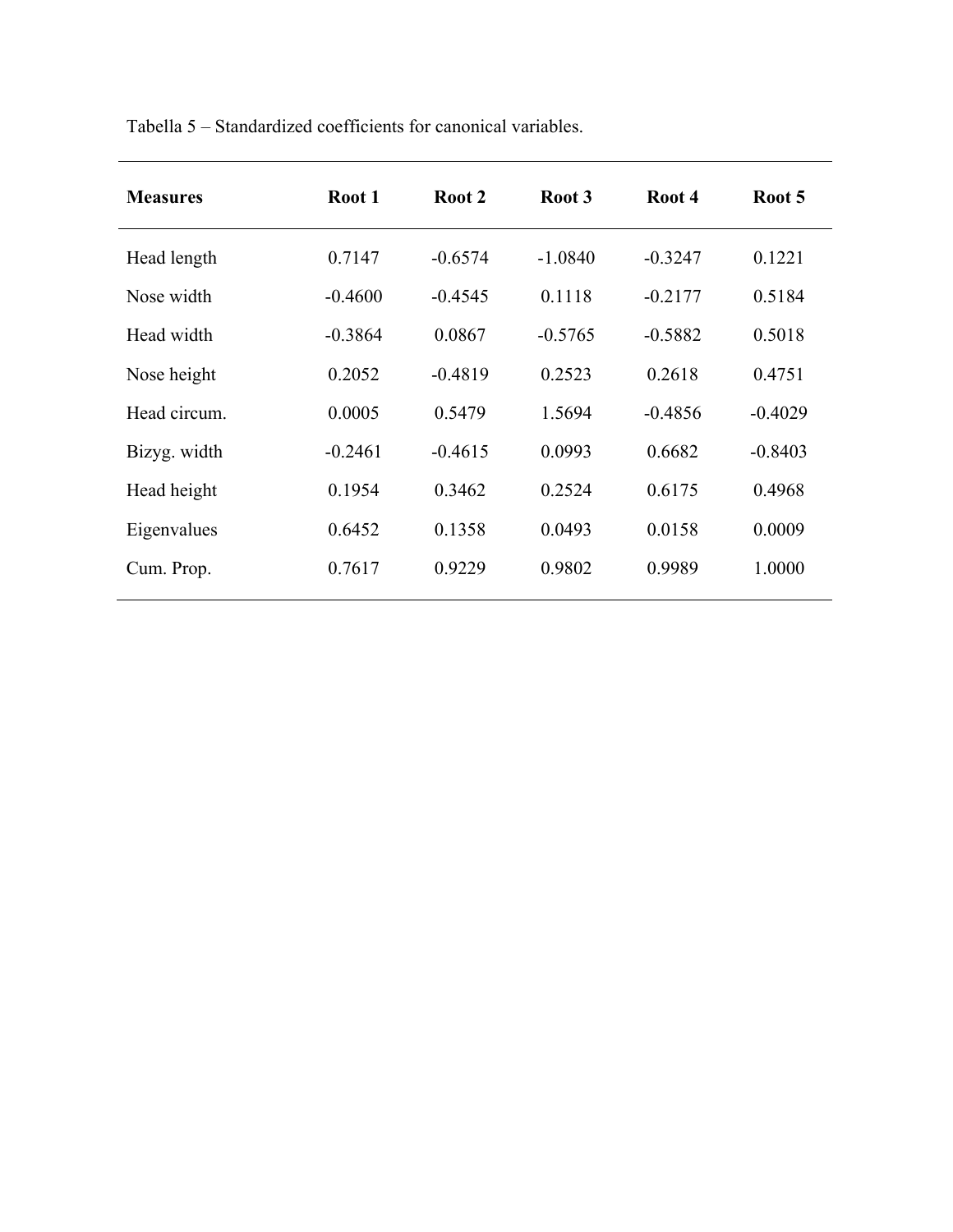

**Figure 1**: The map of Yemen divided in the 6 geographical regions reported by Coon (1933/34).